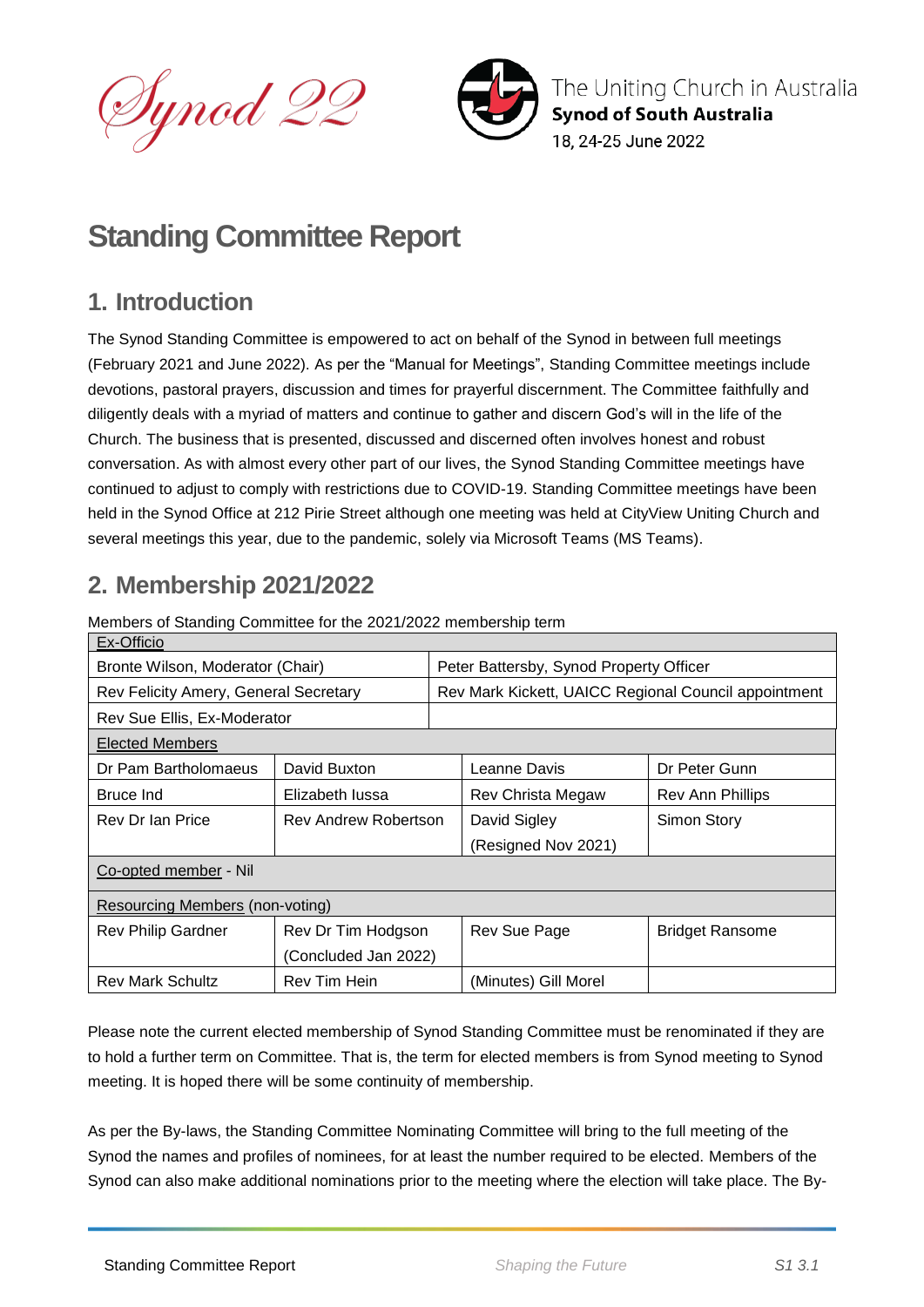laws also allow for up to two (2) members to be co-opted by the Committee. Standing Committee has agreed that these co-options will be on an annual basis and will be made following the elections to enhance the gifts and skills of the elected Standing Committee.

# **3. Meetings**

Since the Annual Meeting in 2021 the Synod Standing Committee had met on the following occasions

| 9 April 2021 (in person)                                                                          | 3 December 2021 (in person)               |
|---------------------------------------------------------------------------------------------------|-------------------------------------------|
| 4 June 2021 in person                                                                             | 11 February 2022 (via MS Teams)           |
| 6 August 2021 (at CityView UC and via MS Teams)                                                   | 18 March 2022 (via MS Teams)              |
| 3 September 2021 - a continuation of the meeting<br>held on 6 August (in person and via MS Teams) | 8 April 2022 (in person and via MS Teams) |
| 15 October 2021 (in person)                                                                       | Next scheduled: 27 May 2022               |

# **4. Minutes**

The major decision document for the Standing Committee meetings is on the following page. Minutes of the individual meetings are available on request.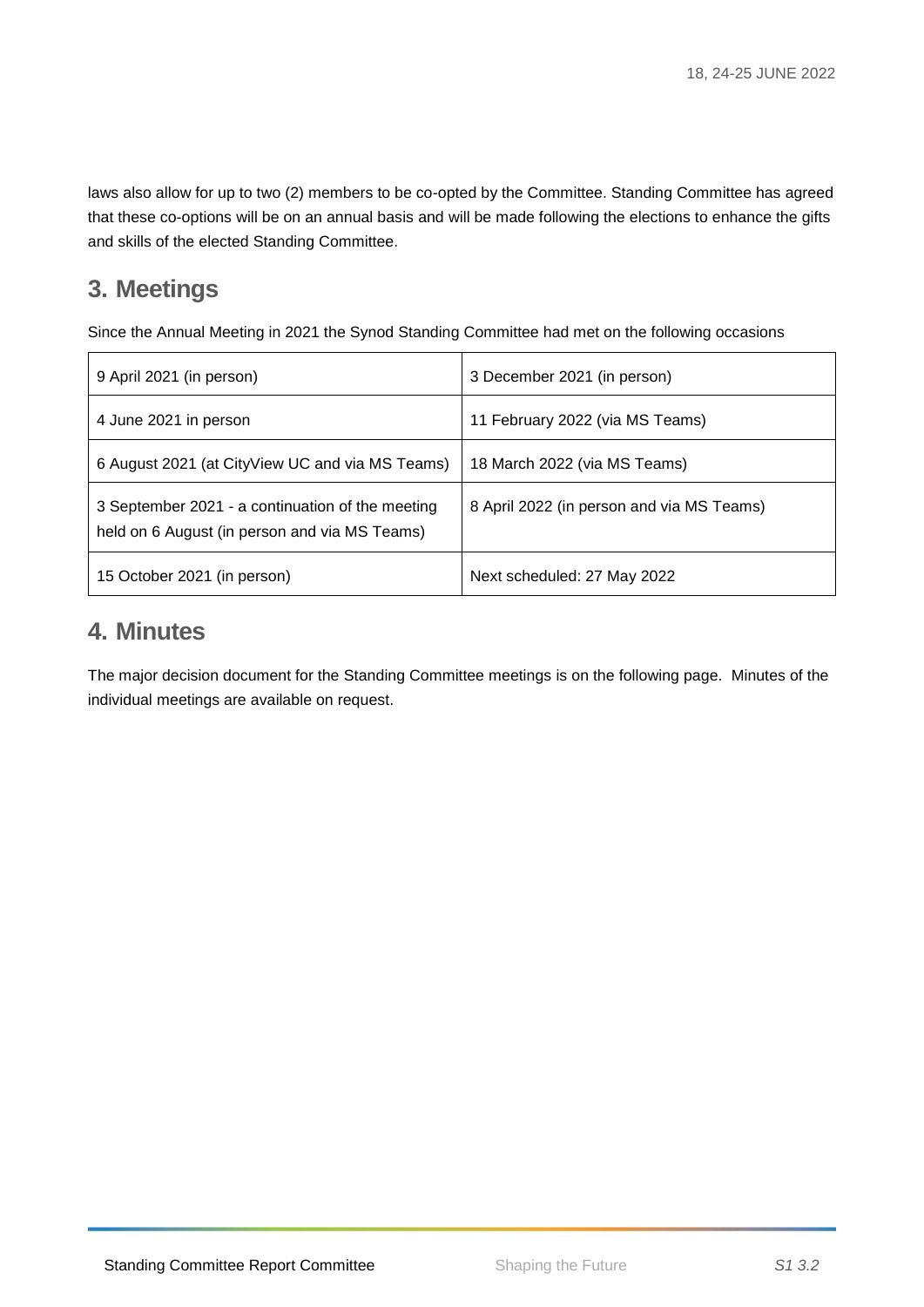



The Uniting Church in Australia<br>Synod of South Australia

18, 24-25 June 2022

# **SYNOD STANDING COMMITTEE** YEAR-TO-DATE MAJOR DECISIONS

 $(2021 - 2022)$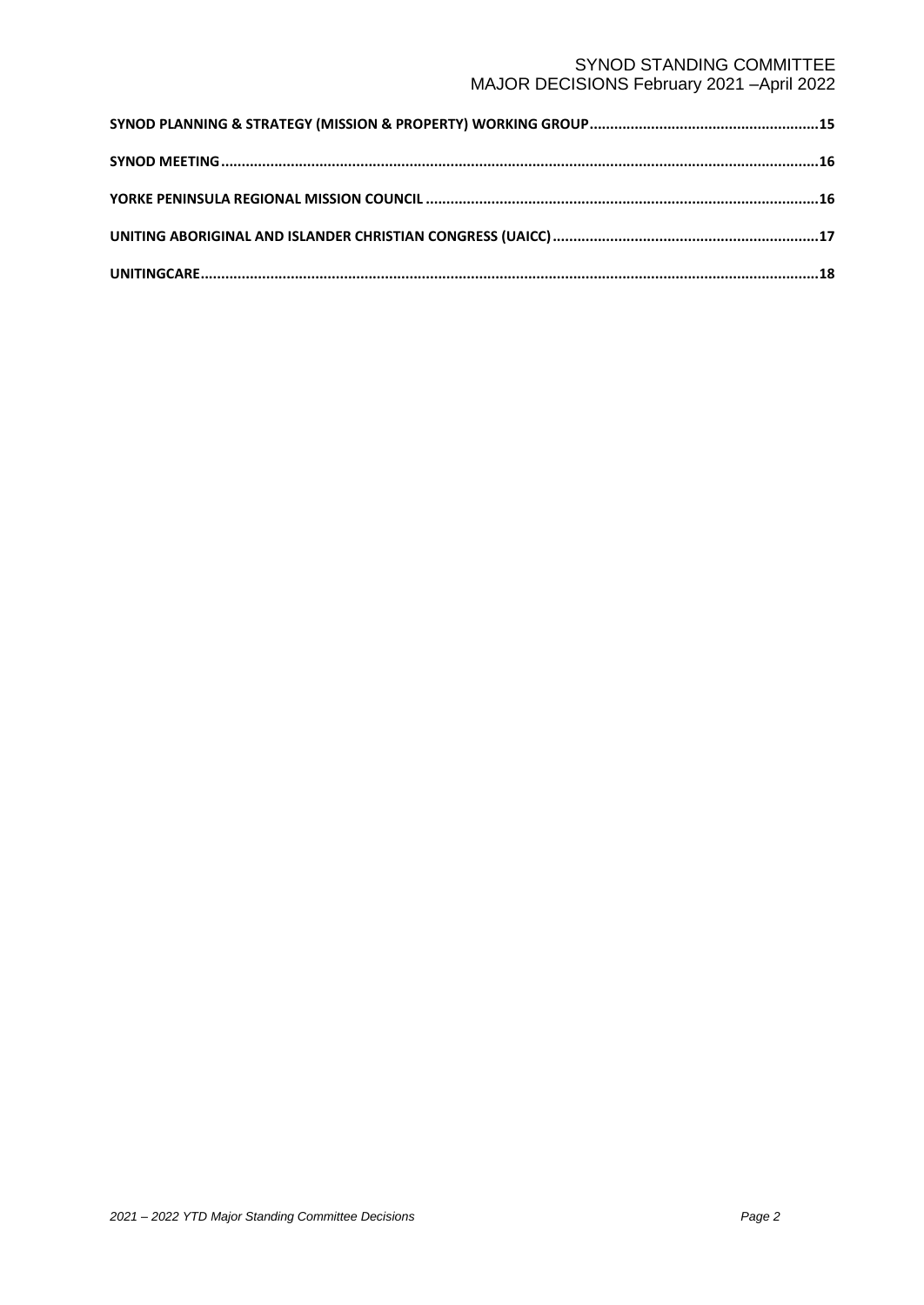### **It was AGREED that the Standing Committee resolve to:**

<span id="page-4-0"></span>

| <b>BY-LAWS</b> |           |                                                                                                                                                            |
|----------------|-----------|------------------------------------------------------------------------------------------------------------------------------------------------------------|
| 9-Apr-2021     | SSC21.12  | APPROVE the Mission & Leadership Development Board By-Laws.                                                                                                |
| 3-Dec-2021     | SSC21.175 | APPROVE the Respectful Communities By-Laws noting an update to<br>include multicultural communities' reference would come to the February<br>2022 meeting. |
| 18-Mar-2022    | SSC22.61  | APPROVE the updated Respectful Communities By-Laws.                                                                                                        |
| 8-Apr-2022     | SSC22.72  | APPROVE Synod By-Laws 12.1 with the following further change:<br>12.1.21 General Secretary's Liaison group - Add "and at least one member<br>of JNC"       |

#### <span id="page-4-1"></span>**GOVERNANCE/APPOINTMENTS**

Appointments to the following Positions and Entities are contained in Standing Committee Minutes as indicated

#### **9 April 2021**

- Annesley College Council
- Lincoln College Board
- Moderator's Support Group until the 2022 Synod Meeting
- General Secretary's liaison Group until the 2022 Synod Meeting
- Morialta Trust Inc.
- Scotch College Council
- UnitingCare, Glenelg Board
- Uniting Communities Board
- Uniting Country SA
- UCA SA Historical Society Council
- Westminster School Inc. Council
- APPOINT Reverend Doctor Auntie Denise Champion to the position of Theologian in Residence within the faculty of Uniting College for Leadership & Theology. (SSC21.05)
- ENDORSE Mr. Bruce Ind as the Chair of the Disability Royal Commission Synod Task Group and as the Synod representative on the National Task Group, commencing on 10 April 2021 (SSC21.31)

#### **4 June 2021**

- SA Churches Together Ecumenical Learning Team
- MediaCom Education Inc. Board

#### **6 August 2021**

- Presbytery Restructure Review Task Group
- Professional Development Review Group
- Uniting College Grants Committee

#### **3 September 2021**

- Helping Hand Aged Care Inc. Board
- Pedare Christian College Inc.
- Scotch College Adelaide Council
- Mission Leadership Board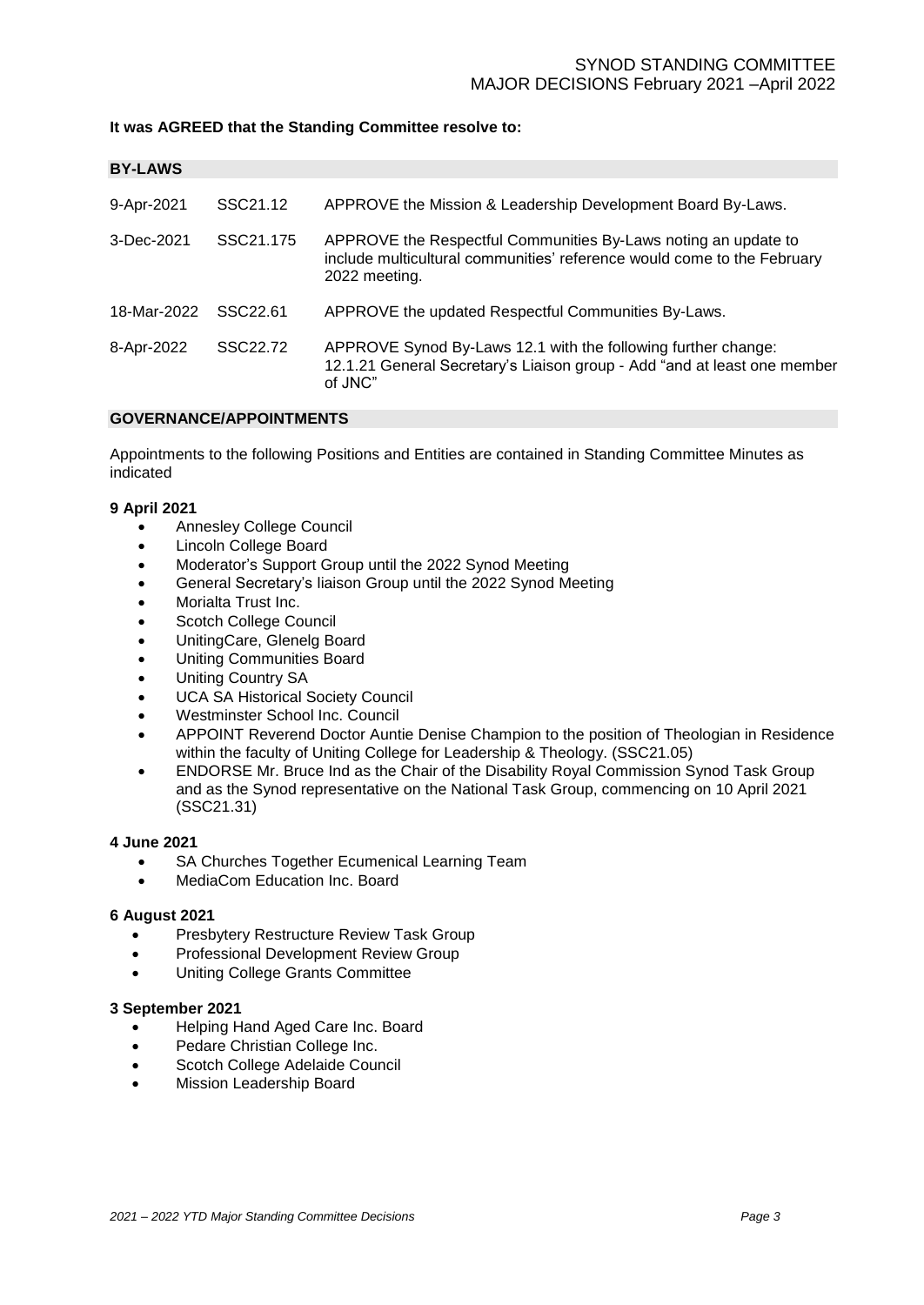#### **15 October 2021**

- Helping Hand Aged Care Inc. Board
- Mission Leadership Development Board
- Prince Alfred College Advisory Board
- St Andrews's Hospital Inc. Board of Governors
- Synod Business Committee
- UnitingCare Wesley Bowden Inc. Board
- Westminster School Inc. Council

#### **3 December 2021**

- Lincoln College Inc. Board
- Pilgrim School Board
- Prince Alfred College Council
- Resthaven Board
- Uniting Communities Board
- Uniting Country SA Ltd
- UnitingCare Glenelg
- Synod Sexual Misconduct Committee
- APPOINT Rev Robyn Caldicott as chairperson of the Synod Sexual Misconduct Committee. (SSC21.172)

#### **11 February 2022**

- Annesley College Council
- Pilgrim School Board
- Resthaven Inc. Board

#### **18 March 2022**

- Pilgrim School Board
- Uniting Country SA Board
- APPOINT Rev Dr Tim Hein to the placement of Executive Officer, Mission and Leadership Development Ministry Centre at 0.7 FTE for a period of 5 years subject to approval by the Presbytery of Southern SA of a variation of Placement at Malvern UC for Tim. (SSC22.52)

#### **8 April 2022**

- APPOINT Rev Dr Vicky Balabanski to the placement of Principal, Uniting College for Leadership and Theology at 1.0FTE for 5 years, commencing 1 August 2022. (SSC22.67)
- APPOINT Rev Dr Sean Gilbert as Acting Principal from 1 April 2022 to 31 July 2022. (SSC22.68)

#### <span id="page-5-0"></span>**Helping Hand Aged Care Inc.**

| 15-Oct-2021 | SSC21.124 | APPROVE the amended rules and regulations of Helping Hand Aged Care      |
|-------------|-----------|--------------------------------------------------------------------------|
|             | Oct       | Inc. (as attached to the minutes of the 15-Oct-2021 meeting of the Synod |
|             |           | Standing Committee.)                                                     |

#### <span id="page-5-1"></span>**Pedare Christian College Inc.**

3-Sep-2021 SSC21.124 APPROVE the new constitution of Pedare Christian College Inc.

#### <span id="page-5-2"></span>**St Andrew's Hospital**

11-Feb-2022 SSC22.23 APPROVE the amended constitution of St Andrew's Hospital Inc. (as attached to the minutes of the 11-Feb-2022 meeting of the Synod Standing Committee.)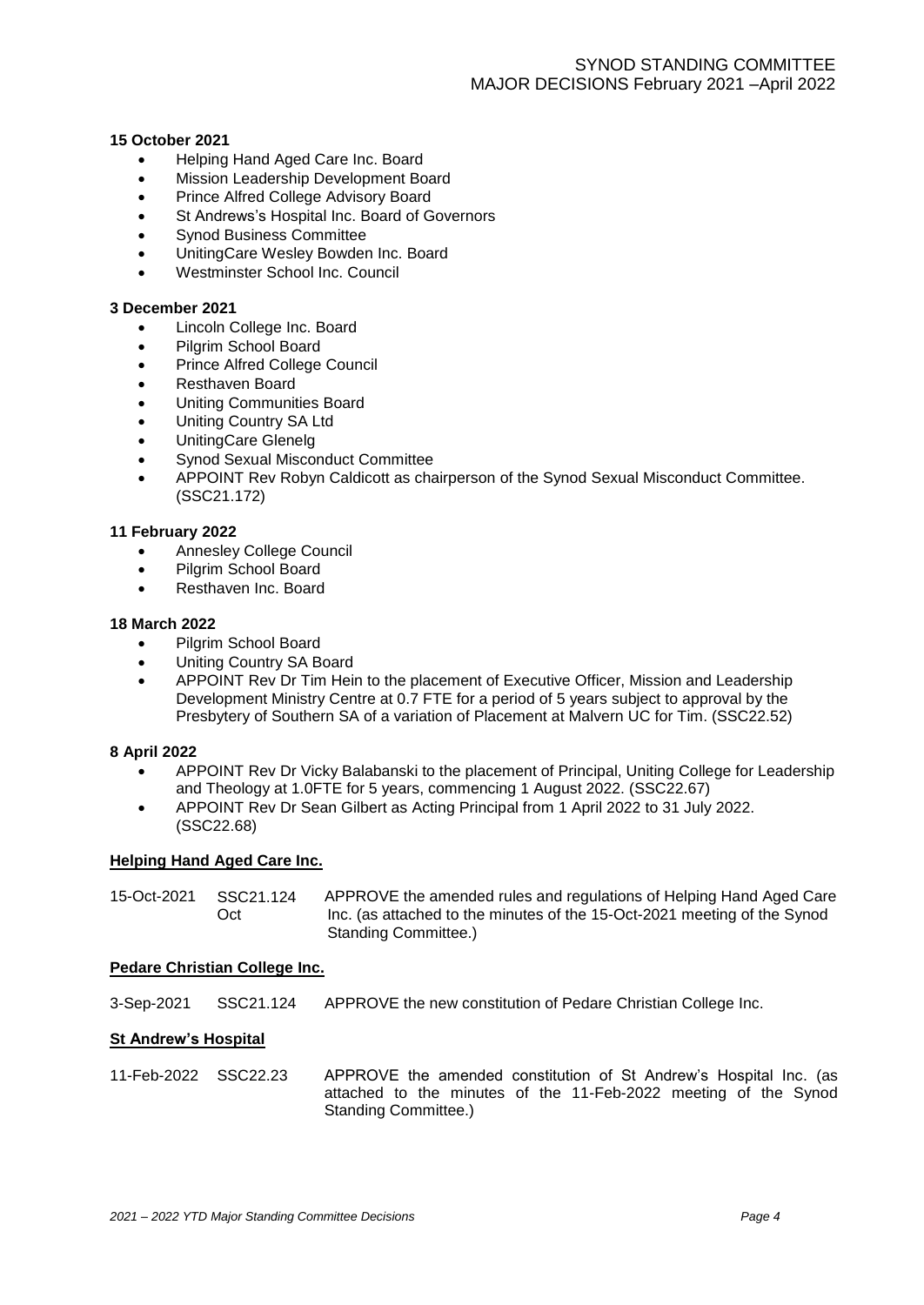# <span id="page-6-0"></span>**Uniting Country SA**

<span id="page-6-4"></span><span id="page-6-3"></span><span id="page-6-2"></span><span id="page-6-1"></span>

| 9-Apr-2021                  | SSC21.32                       | REQUEST that Uniting Country SA Ltd AMEND Clause 30.1 of the<br>Constitution of Uniting Country SA Ltd to read: "A Director's fee may be<br>paid to a Director subject to the approval of Member(s)", (removing "an<br>honorarium or").                                                                                                                                                                                                            |  |  |
|-----------------------------|--------------------------------|----------------------------------------------------------------------------------------------------------------------------------------------------------------------------------------------------------------------------------------------------------------------------------------------------------------------------------------------------------------------------------------------------------------------------------------------------|--|--|
| 4-Jun-2021                  | SSC21.80                       | 1. AMEND Clause 30.1 of the constitution of Uniting Country SA Ltd to<br>read "A Director's fee may be paid to a Director subject to the approval<br>of Member(s)."                                                                                                                                                                                                                                                                                |  |  |
|                             | SSC21.81                       | AMEND Clause 29.2 of the constitution of Uniting Country SA Ltd to<br>2.<br>read:<br>"The appointment of the Chairperson of Directors and the Deputy<br>Chairperson of Directors commences immediately on being appointed<br>or elected by the Directors.<br>The appointment of the Chairperson and Deputy Chairperson is to be<br>notified in writing to the Appointing Authority within one month of<br>appointment."                            |  |  |
|                             | UnitingCare Wesley Bowden Inc. |                                                                                                                                                                                                                                                                                                                                                                                                                                                    |  |  |
| 15-Oct-2021                 | SSC21.124<br>Oct               | APPROVE the amended rules and regulations of UnitingCare Wesley<br>Bowden Inc. (as attached to the minutes of the 15-Oct-2021 meeting of<br>the Synod Standing Committee.)                                                                                                                                                                                                                                                                         |  |  |
| <b>UnitingCare Assembly</b> |                                |                                                                                                                                                                                                                                                                                                                                                                                                                                                    |  |  |
| 18-Mar-2022                 | SSC22.58                       | APPROVE that UnitingCare Australia be requested to RECOMMEND to<br>the Assembly Standing Committee that the Moderator of the Synod of<br>South Australia, Mr Bronte Wilson, be appointed to represent the Synod of<br>South Australia on the UnitingCare Australia Board, commencing on the<br>date the appointment is approved by the Assembly Standing Committee<br>and concluding upon the appointment of a new representative of the<br>Synod. |  |  |
| <b>INSURANCE</b>            |                                |                                                                                                                                                                                                                                                                                                                                                                                                                                                    |  |  |
| 3-Sep-2021                  | SSC21.117                      | NOTE:<br>1.<br>The ongoing explorations and conversations Resources had<br>а.<br>engaged in over a number of years around reducing the<br>insurance burden.<br>b.<br>The ongoing work of the Strategic and Planning, Mission and<br>Property Working Group. It was expected the<br>information/outcomes would inform conversations around<br>insurance.                                                                                            |  |  |
|                             | SSC21.118                      | In light of the correspondence, REQUEST the Resources Board<br>2.<br>provide a report regarding building insurance costs, including<br>alternative ways of managing the impost of insurance on<br>Congregations to the February 2022 meeting.                                                                                                                                                                                                      |  |  |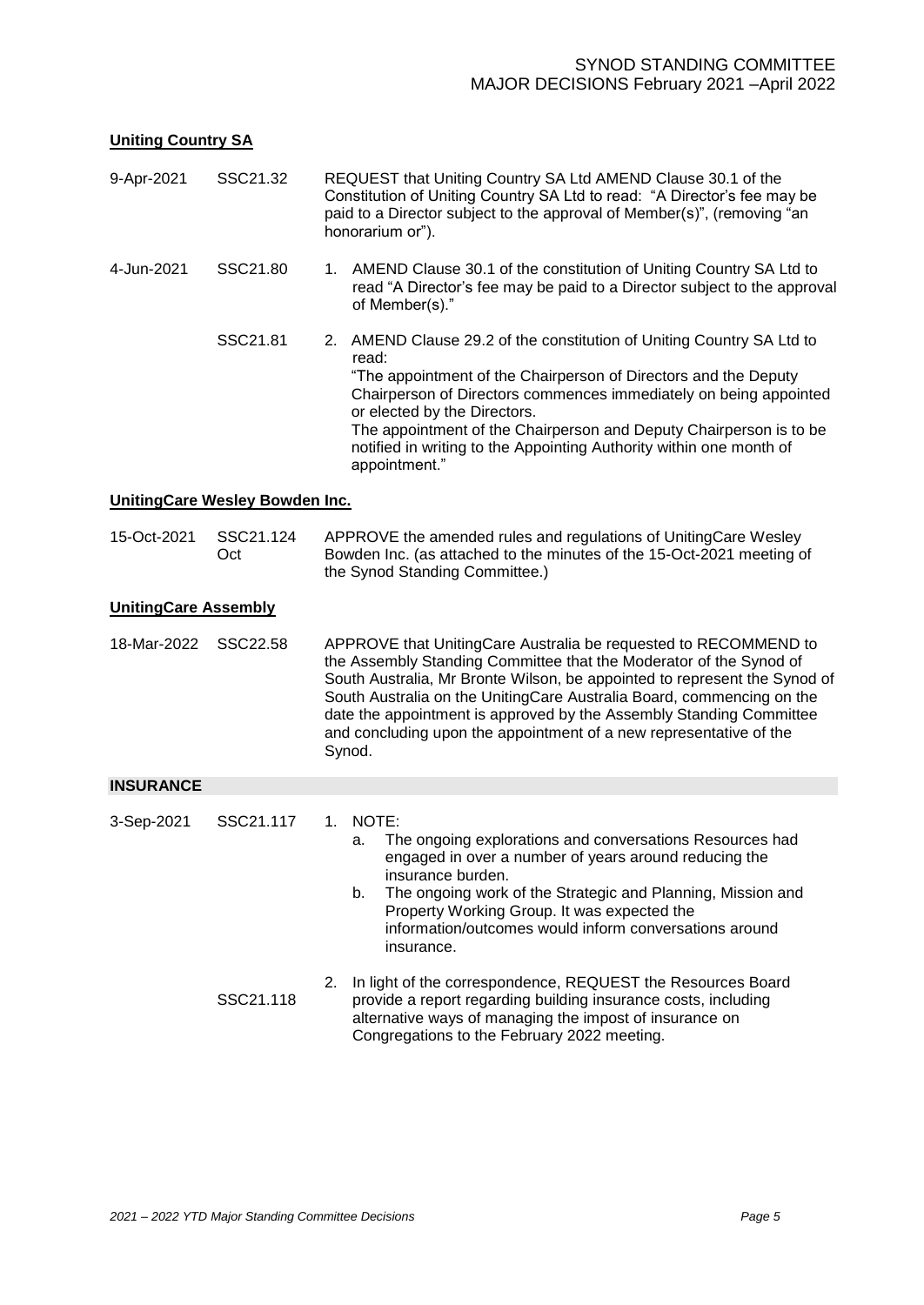#### <span id="page-7-0"></span>**MISSION AND LEADERSHIP DEVELOPMENT MINISTRY CENTRE**

| 9-Apr-2021 | SSC21.56 |    | dates and venues.<br>Sat. September<br>Sat. October 9th<br>Sat. October 16th<br>Sat. October 23rd<br>Sat. October 30th                                                                                                                        | APPROVE the scheduled dates and venues for the Resourcing Expo as<br>shown below and provide the planning team authority to determine further<br>18thAdelaide West UC<br>Pt Lincoln (Unity Hill UC)<br>Pt Pirie (Lighthouse UC)<br>Murray Bridge UC<br>Robe UC (Tarooki Campsite)                                                                                                            |
|------------|----------|----|-----------------------------------------------------------------------------------------------------------------------------------------------------------------------------------------------------------------------------------------------|----------------------------------------------------------------------------------------------------------------------------------------------------------------------------------------------------------------------------------------------------------------------------------------------------------------------------------------------------------------------------------------------|
|            | SSC21.58 | 2. |                                                                                                                                                                                                                                               | NOTE and APPROVE the Draft Organisational Chart as a working<br>document, noting there are external relationships that are not shown.                                                                                                                                                                                                                                                        |
|            | SSC21.59 | 3. | APPROVE the Position Descriptions for:<br>attribute.<br>$\bullet$<br>Academic Position Descriptions as a placement.                                                                                                                           | The Principal UCLT Position Description with the addition of "a<br>Uniting Church member" be added as an essential personal<br>Executive Officer Mission Leadership Development Position<br>Description merged with the Executive Officer ACD and Senior                                                                                                                                     |
|            | SSC21.60 |    | Committee to be the following persons:<br>a. General Secretary or delegate<br>b. Chair MLD Board or delegate<br>c. A UCA faculty member (faculty to appoint)<br>and Chair, MLDB to appoint)<br>е.<br>member<br>f.<br>subject to consent<br>g. | 4. ESTABLISH a Joint Nominating Committee for Principal UCLT, the<br>d. A UCA College Principal (past or present) - (General Secretary<br>Simon Story - UCLT student and Synod Standing Committee<br>CALD - General Secretary to appoint the SSC recommendation,<br>UAICC member - Regional Council to appoint, noting the Synod<br>Standing Committee's recommendation, subject to consent. |
|            | SSC21.61 |    | develop a Vice-Principal Position Description.                                                                                                                                                                                                | 5. REQUEST the Mission and Leadership Development Board to                                                                                                                                                                                                                                                                                                                                   |
|            | SSC21.62 | 6. | а.<br>position of Principal UCLT.                                                                                                                                                                                                             | APPROVE the request of the MLDB to work with the Resources<br>Board to identify funding for a further 1.0 FTE in order to fund the                                                                                                                                                                                                                                                           |
|            |          |    | b.<br>meeting.                                                                                                                                                                                                                                | REQUEST the Chair MLDB, General Secretary, Executive Officer<br>Resources and Chair Resources Board to facilitate the request<br>(3a) and report to the 4-Jun-2021 Synod Standing Committee                                                                                                                                                                                                  |
|            | SSC21.63 |    | Principal UCLT for the remainder of 2021.                                                                                                                                                                                                     | 7. NOTE that Rev Dr Christy Capper and Mr Craig Bailey will be Acting                                                                                                                                                                                                                                                                                                                        |
|            |          |    | Andrew will retain the Executive Officer Mission & Leadership<br>new Principal and maintaining the stability of the UCLT.                                                                                                                     | A media release for the afternoon of 9-Apr-2021 was announced to inform<br>the Church of the resignation of Reverend Professor Andrew Dutney from<br>the position of Principal, Uniting College for Leadership & Theology;<br>Development role, enabling Andrew to assist the process of bringing in a                                                                                       |

The Moderator prayed for the MLDB, Andrew and the UCLT.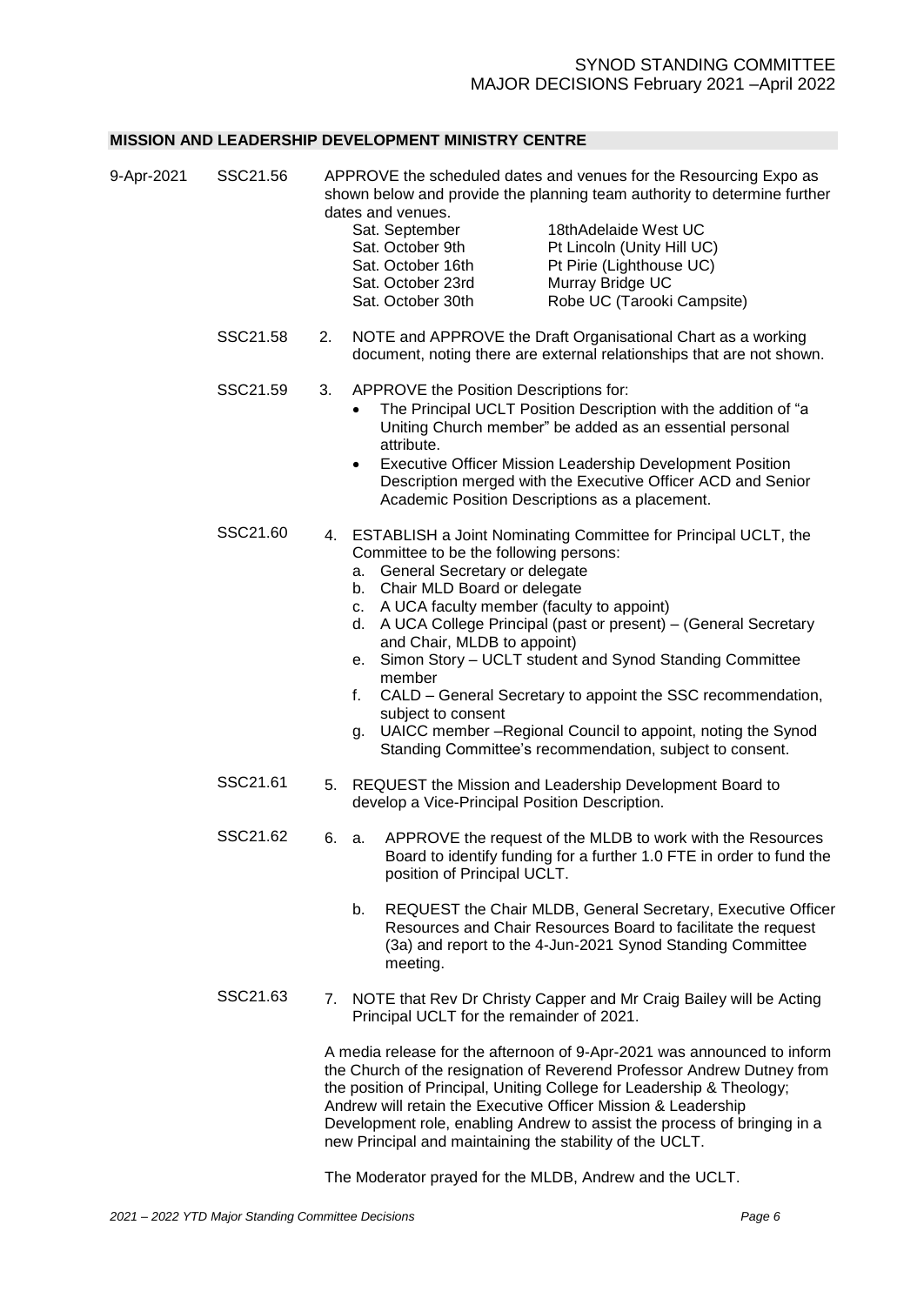| 4-Jun-2021  | SSC21.74          | APROVE the revised Position Description for the Principal of UCLT, a 5<br>year placement.                                                                                                                                                                                                                     |  |  |
|-------------|-------------------|---------------------------------------------------------------------------------------------------------------------------------------------------------------------------------------------------------------------------------------------------------------------------------------------------------------|--|--|
| 15-Oct-2021 | SSC 21.127<br>Oct | 1. EXTEND the placement of Rev Dr Sean Gilbert for another 5 years<br>from the 30.6.2022 to 30 June 2027. This decision to be conveyed to<br>Dr Rev Sean Gilbert by the General Secretary.                                                                                                                    |  |  |
|             |                   | 2. COMMEND Rev Dr Sean Gilbert on his excellent review and for his<br>participation in the development of the Professional Pastoral<br>Supervision course.                                                                                                                                                    |  |  |
|             |                   | REQUEST MLDB to progress its work to identify the vision,<br>4. a)<br>structure and long term sustainability of UCLT and Mission<br>Resourcing.                                                                                                                                                               |  |  |
|             |                   | b)<br>REQUEST MLDB bring a report to the December meeting with<br>regard to the reports discussed at this meeting with a view to<br>establishing a 2022 budget.                                                                                                                                               |  |  |
|             |                   | 5. RECOGNISE that in response to the significant financial challenges<br>faced by the MLD that the Synod Standing Committee acknowledge<br>the significant pastoral implications for faculty and staff.                                                                                                       |  |  |
|             |                   | Receive with deep sadness and regret the letter of resignation<br>6. a)<br>from Rev Prof Andrew Dutney.                                                                                                                                                                                                       |  |  |
|             |                   | 8. REQUEST MLDB to review the EO MLDB/ Principal role and bring a<br>new Position Description/s to December Standing Committee.                                                                                                                                                                               |  |  |
| 3-Dec-2021  | SSC21.169         | APPOINT a Principal/EO MLD for a 2-year period using the<br>1. a)<br>existing PD, with minor changes, commencing on 1 May 2022,<br>with articulated areas of focus for the interim period.<br>REQUEST the JNC to progress this and bring a name to the<br>b)<br>February meeting of Synod Standing Committee. |  |  |
|             | SSC21.170         | 2. COMMEND the recent work of MLDB to decrease the 2022 call on the<br>Synod Budget recognising the short-term strategies towards<br>increasing income and REQUEST consultation with the Resources<br>Board to achieve their strategies.                                                                      |  |  |
|             | SSC21.171         | 3. REQUEST the MLDB finalise 2022 budget arrangements and forward<br>to the Resources Board meeting on 17 March 2022.                                                                                                                                                                                         |  |  |
| 11-Feb-2022 |                   | RECEIVE the correspondence as shown:                                                                                                                                                                                                                                                                          |  |  |
|             | SSC22.08          | <b>INCOMING</b><br>1. Received 7/2/22 Letter of resignation from Rev Christy Capper, Vice-<br>Principal and Director of Missiology at Uniting College for Leadership<br>and Theology effective 30 June 2022.                                                                                                  |  |  |
|             |                   | 2. Received 7/2/22 Letter of conclusion from Craig Bailey, Acting<br>Principal and Director of Leadership effective 28-Apr-2022.<br>3. Received 11/2/22 Letter of resignation received from Tanya Wittwer.<br>NB Tanya had extended from 21/12/21 to 31/03/22.                                                |  |  |
|             | SSC22.35          | 5.1.2<br>2. INCREASE the hours of Rev Dr Sean Gilbert, Lecturer in Ministry<br>Practice, from 0.8FTE to 1.0 FTE from 1 March 2022.                                                                                                                                                                            |  |  |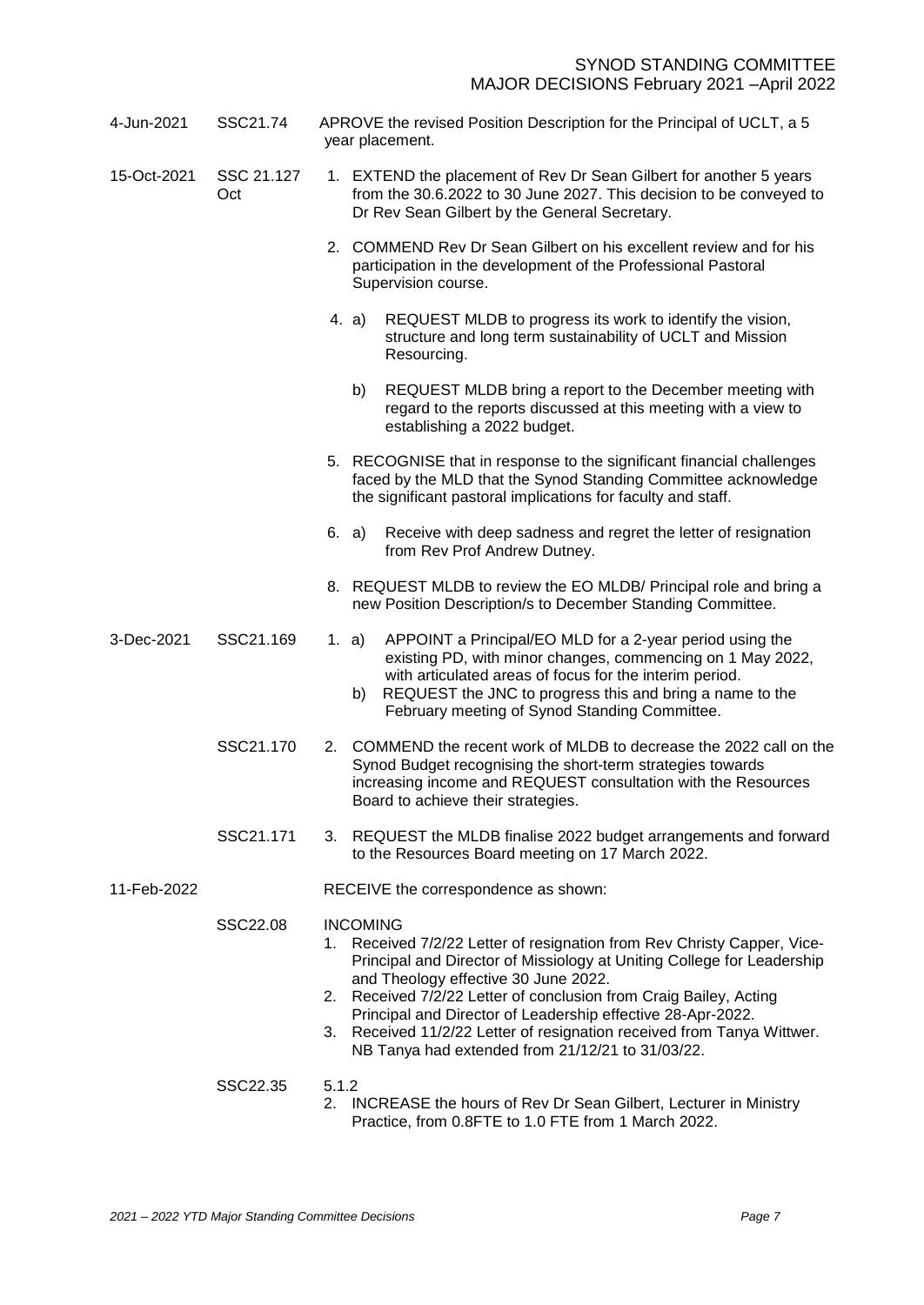<span id="page-9-0"></span>

|             | SSC22.36                        |                                                                                                | 3. a.<br>b.                                                                                      | NOTE the Position Description for Executive Officer, Mission<br>Leadership Development 0.5FTE<br>ASK the existing Principal JNC to progress the internal<br>appointment of the MLDB 0.5FTE Executive Officer.                                                                                                                                                                                       |  |
|-------------|---------------------------------|------------------------------------------------------------------------------------------------|--------------------------------------------------------------------------------------------------|-----------------------------------------------------------------------------------------------------------------------------------------------------------------------------------------------------------------------------------------------------------------------------------------------------------------------------------------------------------------------------------------------------|--|
|             | SSC22.37                        | 4.                                                                                             | a.                                                                                               | NOTE the draft Position Description for the Adelaide College of<br>Divinity ACD Academic Dean (1.0FTE).                                                                                                                                                                                                                                                                                             |  |
|             |                                 |                                                                                                | b.                                                                                               | Realising the urgency for filling the vacancy REQUEST the Acting<br>General Secretary in collaboration with HRRC and ACD Council,<br>review and make appropriate changes to the Position Description<br>for the Adelaide College of Divinity ACD Academic Dean<br>(1.0FTE).and circulate the final document to the Synod Standing<br>Committee for approval.                                        |  |
|             |                                 |                                                                                                | c.                                                                                               | NOTING that a new Academic Dean is required by the end of<br>June 2022, ESTABLISH a JNC to work towards the appointment<br>of a new Academic Dean, subject to receiving a request from the<br>Adelaide College of Divinity to-facilitate the process of seeking<br>and appointing an Academic Dean and confirming its<br>responsibility for the costs associated with the Academic Dean<br>position |  |
|             |                                 |                                                                                                | d.                                                                                               | ASK the existing Principal JNC to be the JNC for the appointment<br>of a new Academic Dean; with the addition of a representative<br>from the Adelaide College of Divinity.                                                                                                                                                                                                                         |  |
| 18-Mar-2022 | SSC22.46                        |                                                                                                |                                                                                                  | REQUEST Bronte Wilson, Moderator bring together a small group<br>consisting of Kay Roberts-Thomson, Jan Trengove, Pam Bartholomeusz<br>and the EO, MLD regarding the correspondence received from Kay and to<br>progress the work around the vision, structure and long-term sustainability<br>of UCLT and Mission Resourcing.                                                                      |  |
| 18-Mar-2022 | SSC22.53                        |                                                                                                | REQUEST the Chair of the Principal JNC proceed to call with the<br>suggested name for Principal. |                                                                                                                                                                                                                                                                                                                                                                                                     |  |
| 8-Apr-2022  | SSC22.69                        |                                                                                                |                                                                                                  | 3. NOTE the Memorandum of Understanding between Adelaide College<br>of Divinity and Australian Lutheran College to the 0.3FTE secondment<br>of the Academic Dean position from the ALC for the period 1 April<br>2022 to 31 December 2022.                                                                                                                                                          |  |
|             | SSC22.70                        |                                                                                                |                                                                                                  | 4. REQUEST EO, MLD work on the PD for the Academic Dean for 2023,<br>and bring it to the Synod Standing Committee for approval                                                                                                                                                                                                                                                                      |  |
|             | <b>MISSION AND SERVICE FUND</b> |                                                                                                |                                                                                                  |                                                                                                                                                                                                                                                                                                                                                                                                     |  |
| 9-Apr-2021  | SSC21.51                        | 3.                                                                                             |                                                                                                  | NOTE the Mission and Service Fund financial statements for the<br>quarter ended 31 December 2020.                                                                                                                                                                                                                                                                                                   |  |
| 4-Jun-2021  | SSC21.84                        | NOTE the Mission and Service Fund financial statements for the quarter<br>ended 31 March 2021. |                                                                                                  |                                                                                                                                                                                                                                                                                                                                                                                                     |  |
| 3-Sep-2021  | SSC21.111                       |                                                                                                |                                                                                                  | NOTE the Mission and Service Fund financial statements for the quarter<br>ended 30 June 2021.                                                                                                                                                                                                                                                                                                       |  |
| 3-Dec-2021  | SSC21.164                       | 4.                                                                                             |                                                                                                  | NOTE the Mission and Service Fund financial statements for the<br>quarter ended 30 September 202.                                                                                                                                                                                                                                                                                                   |  |
|             | SSC21.167                       | 7.                                                                                             |                                                                                                  | ACKNOWLEDGE that the Mission and Service Fund, due to the<br>financial impact of COVID-19, will not meet its balanced budget target<br>in 2022.                                                                                                                                                                                                                                                     |  |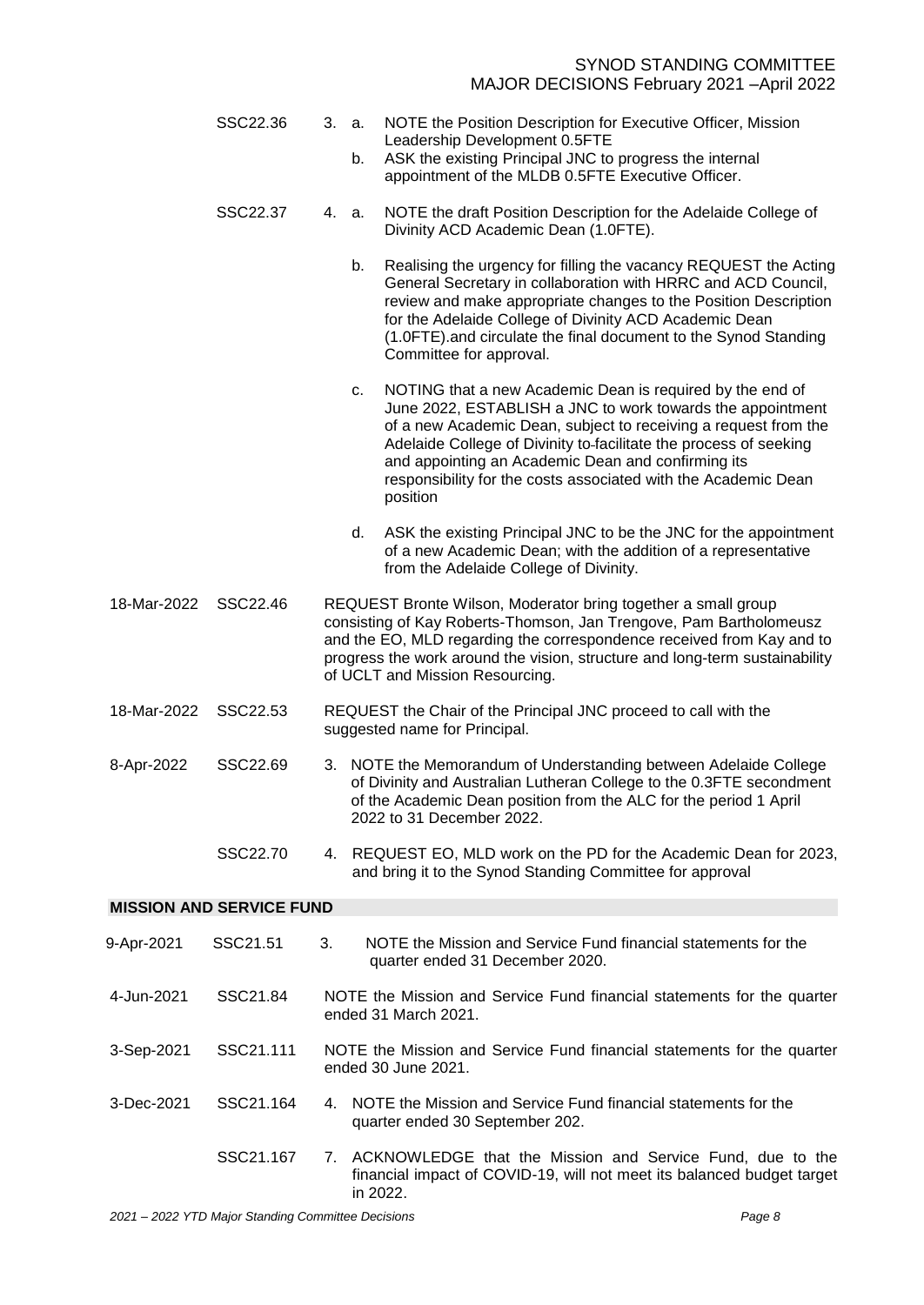|                         | SSC21.168 | 8. APPROVE the 2022 Mission and Service Fund budget, in particular:<br>An operating budget deficit (on an accrual basis) of \$36,000 (as<br>a)<br>attached in Attachment 1, plus costs savings for MLD approved by<br>the SSC at this meeting) |
|-------------------------|-----------|------------------------------------------------------------------------------------------------------------------------------------------------------------------------------------------------------------------------------------------------|
|                         |           | A capital expenditure budget of \$220,550<br>b)                                                                                                                                                                                                |
|                         |           | The 2022 Mission and Service Fund operating budget deficit will be<br>C)<br>funded from retained earnings.                                                                                                                                     |
| 8-Apr-2022              | SSC22.77  | NOTE the Mission and Service Fund financial statements for the quarter<br>ended 31 December 2021.                                                                                                                                              |
| <b>NCLS-2021 CENSUS</b> |           |                                                                                                                                                                                                                                                |
| 4-Jun-2021              | SSC21.75  | AUTHORISE the Uniting Church Foundation Grants Committee to allocate<br>up to \$12,500 (from Leadership development initiatives) to reimburse                                                                                                  |

# <span id="page-10-0"></span>Presbyteries for Ministry Agent participants costs. **MODERATOR NOMINATION COMMITTEE**

<span id="page-10-1"></span>

| 9-Apr-2021  | SSC21.45 |        | 1. APPROVE the amended Role and Person Specification Moderator.                                                                                                                                                                                                                                                                                                                                                                                                 |
|-------------|----------|--------|-----------------------------------------------------------------------------------------------------------------------------------------------------------------------------------------------------------------------------------------------------------------------------------------------------------------------------------------------------------------------------------------------------------------------------------------------------------------|
|             | SSC21.46 |        | 2. APPROVE the amended By-Laws 12.1.11 to 12.1.18, setting out the<br>nominating and election process.                                                                                                                                                                                                                                                                                                                                                          |
|             | SSC21.47 |        | 3. APPROVE the Moderator Nomination Form, to include the change<br>regarding the FTE of the role, for use by Presbyteries (and<br>Congregations to forward to Presbyteries).                                                                                                                                                                                                                                                                                    |
|             | SSC21.48 |        | 4. ENDORSE the timeline for the Moderator Nominating Process.                                                                                                                                                                                                                                                                                                                                                                                                   |
|             | SSC21.49 |        | 5. EXTEND the term of the current Moderator until the 2023 Synod<br>meeting (the date of which is yet to be determined).                                                                                                                                                                                                                                                                                                                                        |
|             | SSC21.50 | 6. a.  | SEEK nominations for a member of Wimala Presbytery to join the<br>Moderator Nominating Committee and                                                                                                                                                                                                                                                                                                                                                            |
|             |          |        | REQUEST the Synod Standing Committee to appoint a member<br>b.<br>of the Wimala Presbytery to the Moderator Nominating<br>Committee.                                                                                                                                                                                                                                                                                                                            |
| 11-Feb-2022 | SSC22.22 | elect. | Prayerfully consider and discern persons as nominees for Moderator-<br>These names be conveyed in confidence to, Acting Convenor, Moderator<br>Nominating Committee, Mr. Malcolm Wilson mwilson@sa.uca.org.au no<br>later than Friday 25th February 2022.<br>(NOTE. The proposer does not need to consult with the nominee. This is<br>part of MNC role.)                                                                                                       |
| 18-Mar-2022 | SSC22.57 |        | 3. RESOLVE TO VARY By Law 12. 1 .14 (a) to enable that only TWO<br>nominees be considered for election at the June 2022 Synod<br>meeting, noting:<br>Synod By-Law 12.1.14 (e) each nominee will be invited to have a<br>a)<br>support person with them on the day of the ballot.<br>Synod By-Law 12.1.14 (f) Synod chaplains will gather with<br>nominees while the ballot is being conducted, and provide<br>pastoral and prayerful support during the process |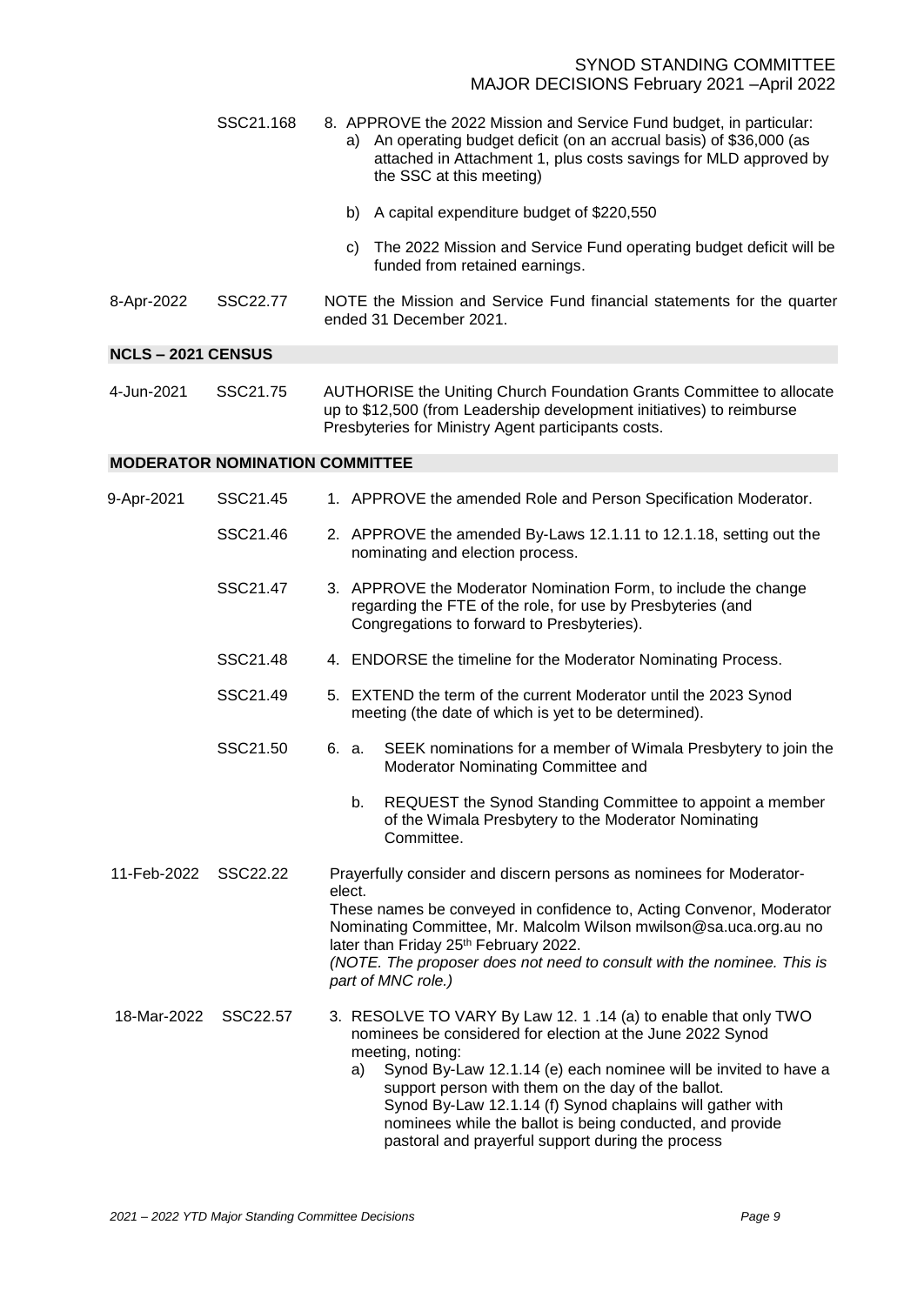### <span id="page-11-0"></span>**PARISH MISSION COUNCILS**

<span id="page-11-4"></span><span id="page-11-3"></span><span id="page-11-2"></span><span id="page-11-1"></span>

| 18-Mar-2022               | SSC22.49                           | 1. REQUEST a report from Clayton Wesley Parish Mission Council for<br>both the Wimala Presbytery and Synod that included its achievements<br>and relationships.                                                                                                                                                                                                                                                                                                                                                                                                         |
|---------------------------|------------------------------------|-------------------------------------------------------------------------------------------------------------------------------------------------------------------------------------------------------------------------------------------------------------------------------------------------------------------------------------------------------------------------------------------------------------------------------------------------------------------------------------------------------------------------------------------------------------------------|
|                           | SSC22.50                           | 2. REQUEST Rev Sue Page, Associate General Secretary to work with<br>Wimala Presbytery to bring a report to Synod Standing Committee<br>addressing the matters of Clayton Wesley Parish Mission Council.                                                                                                                                                                                                                                                                                                                                                                |
|                           | SSC22.51                           | 3. CONDUCT an audit of current Parish Mission Councils.                                                                                                                                                                                                                                                                                                                                                                                                                                                                                                                 |
|                           | <b>PARKIN MISSION PARKIN TRUST</b> |                                                                                                                                                                                                                                                                                                                                                                                                                                                                                                                                                                         |
| 4-Jun-2021                | SSC21.76                           | 1.<br>a) APPROVE the changes to the Parkin Mission of South Australia<br>Incorporated Deed of Settlement contained in the The Parkin<br>Mission of South Australia Incorporated Act 1968-1976.                                                                                                                                                                                                                                                                                                                                                                          |
|                           |                                    | b) DETERMINE that the method of executing the changes be as<br>advised by the State Attorney General's office.                                                                                                                                                                                                                                                                                                                                                                                                                                                          |
| 15-Oct-2021               | SSC21.123<br>Oct                   | 1. HOLD elections for the governors of the Parkin Mission and Parkin<br>Trust at the ordinary Synod meeting or ordinary Synod Standing<br>Committee meeting held in the final quarter of each calendar year,<br>whichever occurs later.<br>ELECT Paul Frisby as governor of the Parkin Mission and Parkin<br>2.<br>a)<br>Trust for a three year term, concluding in the last quarter of the<br>year 2024.<br>ELECT Peter Headland as governor of the Parkin Mission and<br>b)<br>Parkin Trust for a three year term, concluding in the last quarter<br>of the year 2024 |
| 3-Dec-2021                | SSC21.139                          | ELECT Rev Greg Walker as governor of the Parkin Mission and Parkin<br>Trust for a three year term, concluding in the last quarter of the year 2024.                                                                                                                                                                                                                                                                                                                                                                                                                     |
|                           | <b>PLACEMENTS AND SAFE CHURCH</b>  |                                                                                                                                                                                                                                                                                                                                                                                                                                                                                                                                                                         |
| <b>Appointments</b>       |                                    |                                                                                                                                                                                                                                                                                                                                                                                                                                                                                                                                                                         |
| 9-Apr-2021                | SSC21.66                           | APPOINT the following people (up to 4 people) as members of the<br>Placements Committee (subject to consent):<br><b>Rev Mark Kickett</b><br><b>Rev Dr Paul Goh</b><br>Rev Liz Dyson<br>٠                                                                                                                                                                                                                                                                                                                                                                                |
| <b>PRESBYTERY MATTERS</b> |                                    |                                                                                                                                                                                                                                                                                                                                                                                                                                                                                                                                                                         |
| 9-Apr-2021                | SSC21.01                           | APPROVE a remunerated position for the POSSA Presbytery Secretary at<br>an amount equivalent to 0.3 FTE stipend.                                                                                                                                                                                                                                                                                                                                                                                                                                                        |
|                           | SSC21.23                           | NOTE the amalgamation of Arthurton Uniting Church (ABN<br>1.<br>92732915811) and Maitland Uniting Church (ABN 58822770977)<br>congregations from November 2020.                                                                                                                                                                                                                                                                                                                                                                                                         |
|                           | SSC21.24                           | 2. NOTE the amalgamation of Urania (ABN 93 632 297 836) Uniting<br>Church and Maitland Uniting Church (ABN 58822770977)<br>congregations from February/ March 2021.                                                                                                                                                                                                                                                                                                                                                                                                     |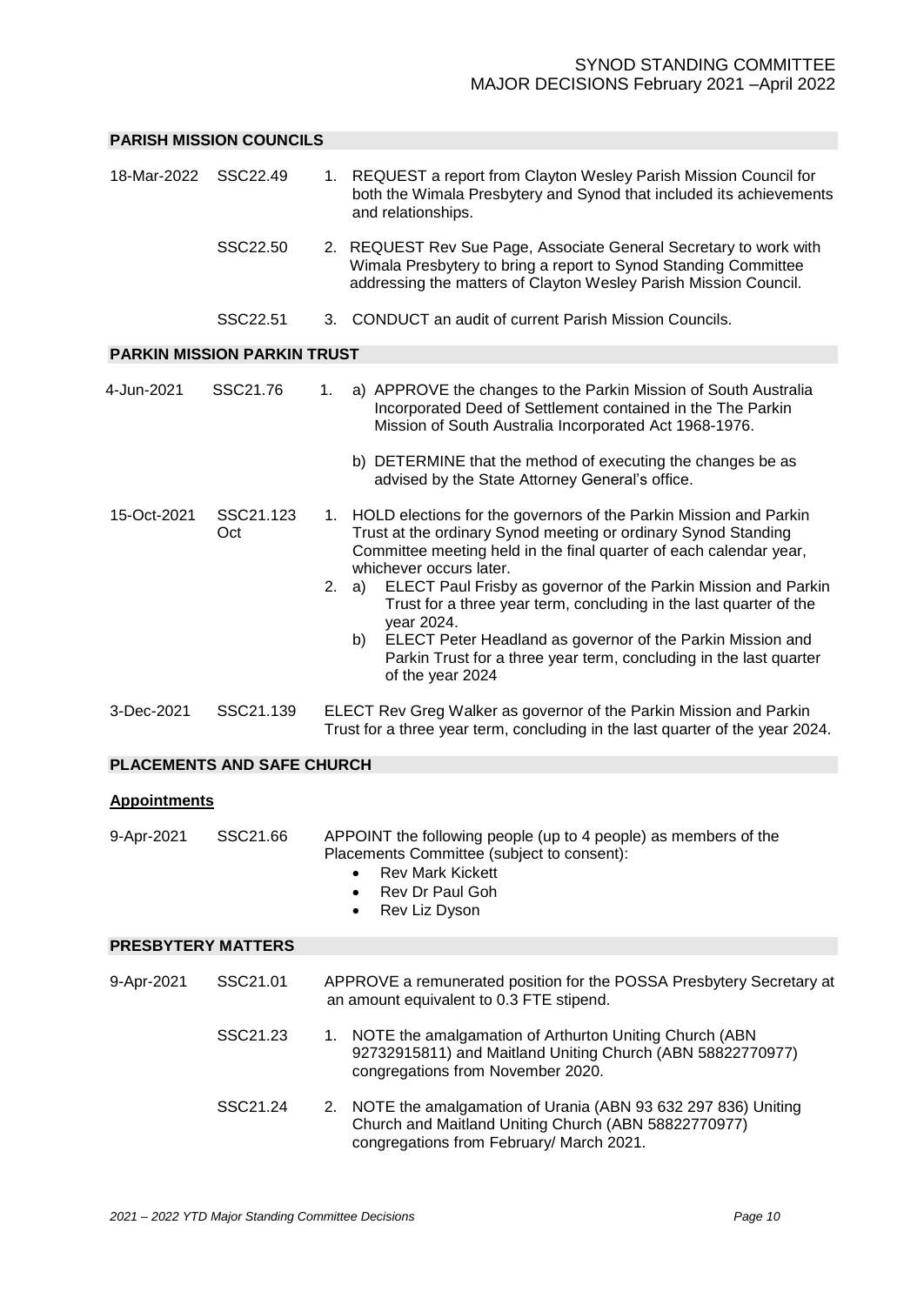| 6-Aug-2021                                                          | SSC21.103        | NOTE the closure of the Hare Street congregation (ABN 65287379158),<br>as of 30 September, 2021 noting that the final service of worship will be 27<br>June 2021.                                                                                                                                                                                                                                                                                                                                                     |  |  |
|---------------------------------------------------------------------|------------------|-----------------------------------------------------------------------------------------------------------------------------------------------------------------------------------------------------------------------------------------------------------------------------------------------------------------------------------------------------------------------------------------------------------------------------------------------------------------------------------------------------------------------|--|--|
| 15-Oct-2021                                                         | SSC21.123<br>Oct | NOTE Wimala Presbytery Standing Committee Resolution<br>4. a)<br>2021 0901 1 to dissolve and cease to recognise the Carrieton<br>Uniting Church (ABN unknown*) congregation effective from 26th<br>September 2021; and Wimala Presbytery Standing Committee<br>Resolution 2021_0901_2 to endorse the resolution of the Orroroo<br>Uniting Church Council (in consultation with Carrieton UC<br>members) to hand the Carrieton Uniting Church Property back to<br>the Uniting Church in Australia Property Trust (SA). |  |  |
|                                                                     |                  | NOTE Wimala Presbytery Standing Committee Proposal<br>b)<br>2021_0817_01 to dissolve and cease to recognise the Yorketown<br>Uniting Church (ABN 492 9134 4355) effective from 26<br>September 2021.                                                                                                                                                                                                                                                                                                                  |  |  |
| 11-Feb-2022                                                         | SSC22.14         | 2. NOTE the decision of Generate Presbytery:<br>Noting that the Freedom Uniting Church congregation has not<br>1.<br>been meeting for some years, AGREE to dissolve and cease to<br>recognise the former Freedom Uniting Church congregation from<br>17 November 2021 (Reg. 3.4.3 (a)).                                                                                                                                                                                                                               |  |  |
|                                                                     |                  | 2.<br>Noting that Parafield Gardens Uniting Church had been given<br>approval by the Presbytery of SA (26 February 2018) to<br>regenerate the Freedom Uniting Church Paralowie as a second<br>campus, AGREE to recognise the new church community<br>(campus) at Paralowie as a faith community and a new church<br>plant under the oversight of Parafield Gardens UC from 17<br>November 2021 (Reg. 3.9.2. (a))                                                                                                      |  |  |
| 18-Mar-2022                                                         | SSC22.55         | NOTE the decision of Generate Presbytery to cease to recognise<br>(dissolve) the Streaky Bay Faith Community (Reg. 3.9.2 (f) from 1 March<br>2022. ABN 91553615885.                                                                                                                                                                                                                                                                                                                                                   |  |  |
| 8-Apr-2022                                                          | SSC22.74         | AGREE to the request from Parafield Gardens Uniting Church<br>Congregation to change the name to Waypoint Uniting Church.                                                                                                                                                                                                                                                                                                                                                                                             |  |  |
| <b>RECEPTION OF MINISTERS COMMITTEE (FROM ANOTHER DENOMINATION)</b> |                  |                                                                                                                                                                                                                                                                                                                                                                                                                                                                                                                       |  |  |
| <b>Rev Mark Kickett</b>                                             |                  |                                                                                                                                                                                                                                                                                                                                                                                                                                                                                                                       |  |  |
| 3-Sep-2021                                                          | SSC21.120        | CONGRATULATE Rev Mark Kickett as he has been recognised as a UCA<br>Minister from 23 July 2021.                                                                                                                                                                                                                                                                                                                                                                                                                       |  |  |
| <b>RESOURCES</b>                                                    |                  |                                                                                                                                                                                                                                                                                                                                                                                                                                                                                                                       |  |  |

<span id="page-12-2"></span><span id="page-12-1"></span><span id="page-12-0"></span>

| 9-Apr-2021 | SSC21.52 | а. | NOTE:<br>the feedback from Presbytery Office Bearers, sought in light of the<br>discussion at the 27 November 2020 Synod Standing Committee<br>regarding the current distribution from the sale of surplus property to<br>the New Ministry Development Fund, that any allocation of funding<br>should be in step with the Property Review Report resolutions of<br>Synod. |
|------------|----------|----|---------------------------------------------------------------------------------------------------------------------------------------------------------------------------------------------------------------------------------------------------------------------------------------------------------------------------------------------------------------------------|
|            |          | b. | The advice from the Resources Board, which recommends that,<br>mindful of the resolutions of the 2021 Synod meeting in relation to the<br>'Property Review Report',                                                                                                                                                                                                       |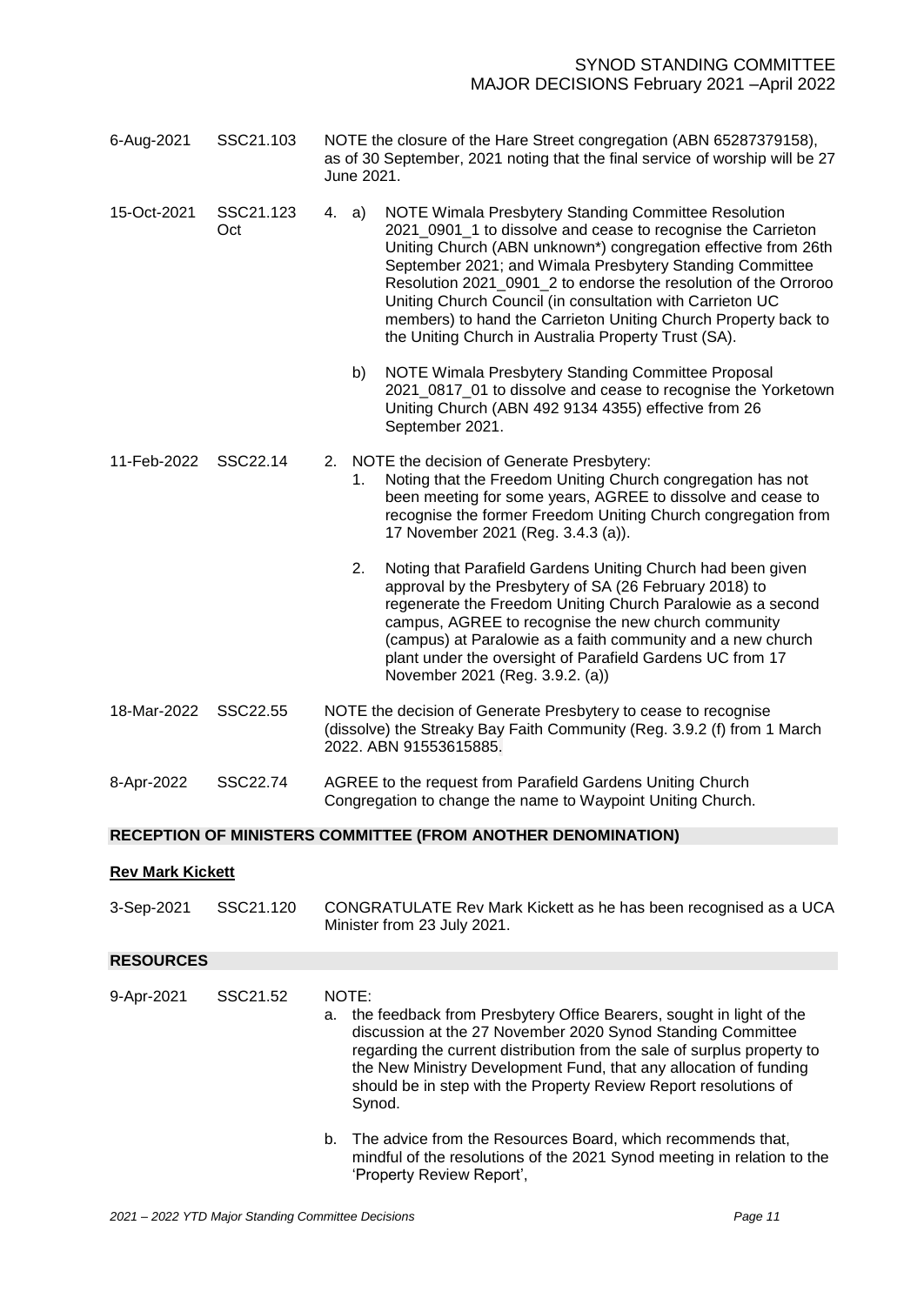- i. Any funding options provided by Synod to fund congregations' property matters identified in the congregations' Buildings Safety Reports should be in step with the resolutions from Synod 2021 regarding the Property Review Report.
- ii. It does not support the use of funds held by the Synod in the 'New Church and Ministry Development Fund' to fund congregation property maintenance.
- 3-Dec-2021 SSC21.165 4. NOTE the inclusion of the following paragraph in the Property Sales Proceeds Policy: *'where there is a leasing lump sum payment that is equal to or greater than 5 times the average annual rental the whole lump sum should be categorised as 'property sales' under the Property Sales Proceeds Policy and any other payments made under the lease will continue to be covered by existing policies'.*

#### <span id="page-13-0"></span>**Appointments**

| 3-Dec-2021 | SSC21.161 | 9. In accordance with sections $11.(2)(d)$ and $11.(6)$ of 'The Uniting<br>Church in Australia Act, 1976-1977', APPROVE the following<br>appointments:<br>a. Steve Roder as a member of the Property Trust for a period of two<br>years commencing from the rise of the December 2021 Synod<br>Standing Committee meeting and concluding at the Synod<br>meeting or Synod Standing Committee meeting held in the final<br>quarter of the 2023 calendar year, whichever occurs later. |
|------------|-----------|--------------------------------------------------------------------------------------------------------------------------------------------------------------------------------------------------------------------------------------------------------------------------------------------------------------------------------------------------------------------------------------------------------------------------------------------------------------------------------------|
|            |           | b. Rob Stoner as a member of the Property Trust for a period of two<br>years commencing from the rise of the December 2021 Synod<br>Standing Committee meeting and concluding at the Synod<br>meeting or Synod Standing Committee meeting held in the final<br>quarter of the 2023 calendar year, whichever occurs later.                                                                                                                                                            |
|            |           | c. Robyn Caldicott as a member of the Property Trust for a period of<br>two years commencing from the rise of the December 2021 Synod<br>Standing Committee meeting and concluding at the Synod<br>meeting or Synod Standing Committee meeting held in the final<br>quarter of the 2023 calendar year, whichever occurs later.                                                                                                                                                       |
|            |           | d. Michael McClaren as Chairperson of the Property Trust for a<br>period of one year from the rise of the December 2021 Synod<br>Standing Committee meeting and concluding at the Synod<br>meeting or Synod Standing Committee meeting held in the final<br>quarter of the 2022 calendar year, whichever occurs later.                                                                                                                                                               |
|            |           | e. Peter Battersby as Secretary of the Property Trust for a period of<br>one year from the rise of the December 2021 Synod Standing<br>Committee meeting and concluding at the Synod meeting or<br>Synod Standing Committee meeting held in the final quarter of the<br>2022 calendar year, whichever occurs later.                                                                                                                                                                  |
|            | SSC21.162 | 10. APPOINT Mark Elford to the Resources Board for his 1 <sup>st</sup> term<br>commencing from the rise of the December 2021 Synod Standing<br>Committee meeting and concluding at the Synod meeting or Synod<br>Standing Committee meeting held in the final quarter of the 2023<br>calendar year, whichever occurs later.                                                                                                                                                          |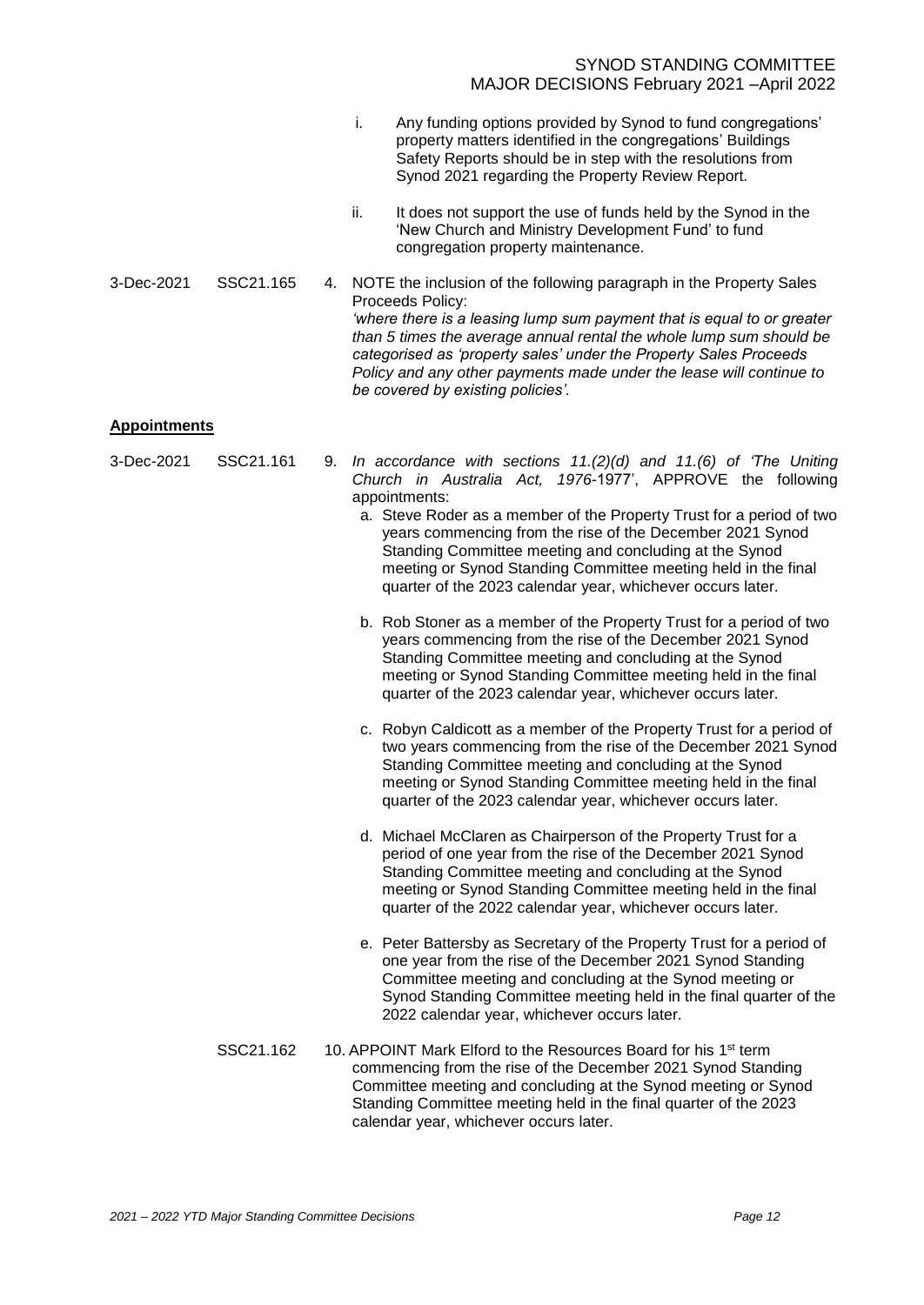<span id="page-14-3"></span><span id="page-14-2"></span><span id="page-14-1"></span><span id="page-14-0"></span>

|                           | SSC21.163        | 11. APPOINT Rob Stoner as Chairperson of the Resources Board<br>commencing from the rise of the December 2021 Synod Standing<br>Committee meeting and concluding at the Synod meeting or Synod<br>Standing Committee meeting held in the final quarter of the 2023<br>calendar year, whichever occurs later. |  |  |  |  |  |
|---------------------------|------------------|--------------------------------------------------------------------------------------------------------------------------------------------------------------------------------------------------------------------------------------------------------------------------------------------------------------|--|--|--|--|--|
| <b>Financial Reports</b>  |                  |                                                                                                                                                                                                                                                                                                              |  |  |  |  |  |
| 4-Jun-2021                | SSC21.86         | 2.<br>NOTE the Overview of 2020 Financial Statements Report for<br>the year ended 31 December 2020.                                                                                                                                                                                                          |  |  |  |  |  |
|                           | SSC21.87         | APPROVE the adoption of the completed 2020 Financial<br>3.<br>Statements.                                                                                                                                                                                                                                    |  |  |  |  |  |
|                           | SSC21.88         | ACKNOWLEDGE the ongoing commitment of congregations to the<br>wider Church through their 2020 Mission and Service Fund<br>contributions.                                                                                                                                                                     |  |  |  |  |  |
| 3-Sep-2021                | SSC21.112        | 2. APPROVE the amendments to the Disbursement of Funds<br>when Congregations Close Policy.                                                                                                                                                                                                                   |  |  |  |  |  |
|                           | SSC21.129        | Formally THANK Synod Leaders for the work they are doing to<br>help the budget.                                                                                                                                                                                                                              |  |  |  |  |  |
| 15-Oct-2021               | SSC21.125<br>Oct | APPROVE the adoption of the financial statements as at 31 December<br>2020 for:<br><b>Stillpoint Community</b><br>а.<br>Generate Presbytery<br>b.<br>Presbytery of Southern SA<br>C.<br>d.<br>Wimala Presbytery                                                                                              |  |  |  |  |  |
| <b>STANDING COMMITTEE</b> |                  |                                                                                                                                                                                                                                                                                                              |  |  |  |  |  |
| <b>Appointments</b>       |                  |                                                                                                                                                                                                                                                                                                              |  |  |  |  |  |
| 18-Mar-2022               | SSC22.56         | 2.<br>APPOINT the following people to the Synod Standing Committee<br>Nominating Committee (subject to their agreement):<br>Rev Sue Page<br>a.<br>b.<br>Rev Andrew Robertson<br><b>Rev Mark Schultz</b><br>c.<br>d.<br>Rev Ann Phillips (Rural)                                                              |  |  |  |  |  |
| <b>Appreciation</b>       |                  |                                                                                                                                                                                                                                                                                                              |  |  |  |  |  |
| 9-Apr-2021                | SSC21.18         | COMMEND Peter Battersby in his role of Executive Officer, Resources<br>with the South Australian Synod.                                                                                                                                                                                                      |  |  |  |  |  |
| 4-Jun-2021                | SSC21.89         | 1. ACKNOWLEDGE with gratitude the significant and faithful ministry in<br>Mental Health Chaplaincy by the Rev Mark Boyce (Deacon).                                                                                                                                                                           |  |  |  |  |  |
|                           | SSC21.90         | 2. REQUEST that the Moderator communicate our gratitude to Mark                                                                                                                                                                                                                                              |  |  |  |  |  |
| 3-Sep-2021                | SC21.99          | COMMEND AND THANK Rev Christy Capper and Craig Bailey for<br>1.<br>undertaking the role of Acting Principal.                                                                                                                                                                                                 |  |  |  |  |  |
|                           | SC21.100         | <b>COMMEND AND THANK Rev Mark Kickett for his commitment to</b><br>2.<br>Congress SA.                                                                                                                                                                                                                        |  |  |  |  |  |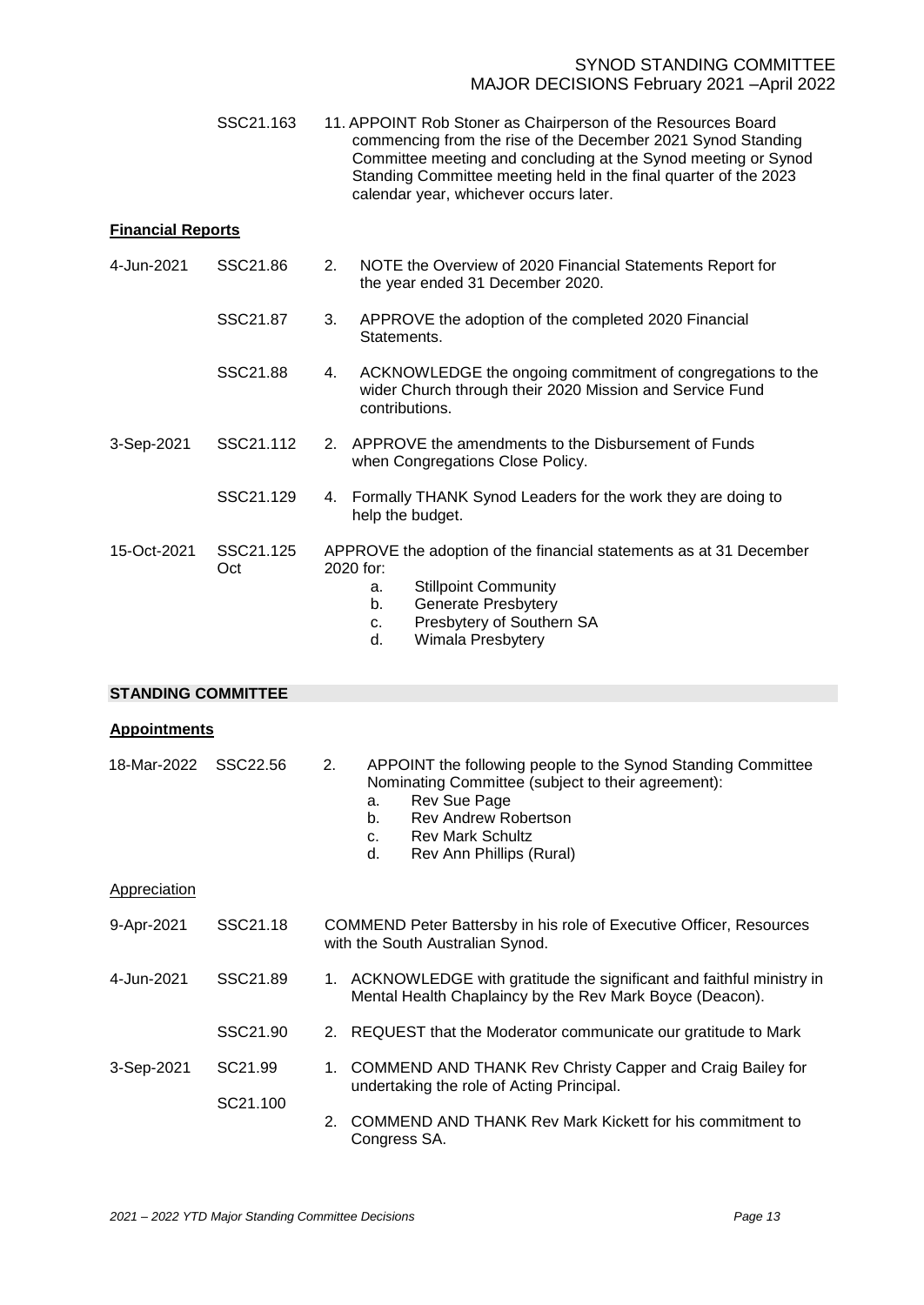<span id="page-15-0"></span>

| 3-Dec-2021       | SSC21.173                                 | 1. EXPRESS thanks to Ms Sharonne Price for outstanding leadership of<br>the Synod Sexual Misconduct Committee and her continuing<br>leadership in safe ministry practice.                                                                                                                                                                               |  |  |
|------------------|-------------------------------------------|---------------------------------------------------------------------------------------------------------------------------------------------------------------------------------------------------------------------------------------------------------------------------------------------------------------------------------------------------------|--|--|
|                  | SSC21.174                                 | 2. EXPRESS their thanks to Rev Naomi Duke for chairing Placements<br>Committee during a difficult time of transition for the committee as we<br>moved back to multiple presbyteries and PRC's. As well as leading the<br>Placements Committee through the pandemic and the challenges<br>Covid brought to our processes.                                |  |  |
| 11-Feb-2022      | SSC22.09                                  | WRITE to Rev Christy Capper, Craig Bailey and Tanya Witter expressing<br>appreciation for their work at Uniting College for Leadership and Theology<br>and praying for Gods sense of Call and timing on their lives.                                                                                                                                    |  |  |
| <b>Meetings</b>  |                                           |                                                                                                                                                                                                                                                                                                                                                         |  |  |
| 9-Apr-2021       | SSC21.25                                  | APPROVE the following additional meeting dates of the SSC:<br>3-Dec-2021<br>$\bullet$<br>11-Feb-2022<br>$\bullet$<br>1 April 2022<br>٠<br>6 May 2022<br>$\bullet$                                                                                                                                                                                       |  |  |
| 6-Aug-2021       | SSC21.104                                 | DETERMINE the follow dates for the next meeting of the Synod:<br>The Celebration of Ministry service is held as a stand-alone event on<br>а.<br>27 February 2022.                                                                                                                                                                                       |  |  |
|                  |                                           | The Synod meeting be held as follows:<br>b.<br>Online meeting on Saturday 18 June 2022. This would include<br>i.<br>some proposals, but also engagement with reports in online<br>electives.<br>Face to face meeting held between Thursday 23 June to<br>ii.<br>Saturday 25 June (all three days may not be necessary), at a<br>venue to be determined. |  |  |
| <b>Moderator</b> |                                           |                                                                                                                                                                                                                                                                                                                                                         |  |  |
| 3-Sep-2021       | SSC21.121                                 | 3.<br>APPOINT the following to conduct the Moderator's Mid-Term<br>а.<br>Review.<br>1. Mrs Jan Trengove<br><b>Rev Philip Gardner</b><br>2.<br>3.<br>Mr Bruce Ind<br><b>Rev Andrew Robertson</b><br>4.                                                                                                                                                   |  |  |
|                  | <b>Synod Membership Review Task Group</b> |                                                                                                                                                                                                                                                                                                                                                         |  |  |
| 6-Aug-2021       | SSC21.106                                 | APPROVE membership of the Synod Membership Review Task Group as<br>Rev Dr Graham Vawser; David Buxton, Michelle Harris, and Kerry Wilson<br>and Rev Sue Page as convenor.                                                                                                                                                                               |  |  |

<span id="page-15-2"></span><span id="page-15-1"></span>15-Oct-2021 SSC21.123 Oct ADOPT the recommendation for the model of Synod membership make up provided by the Synod Membership Review Group's report.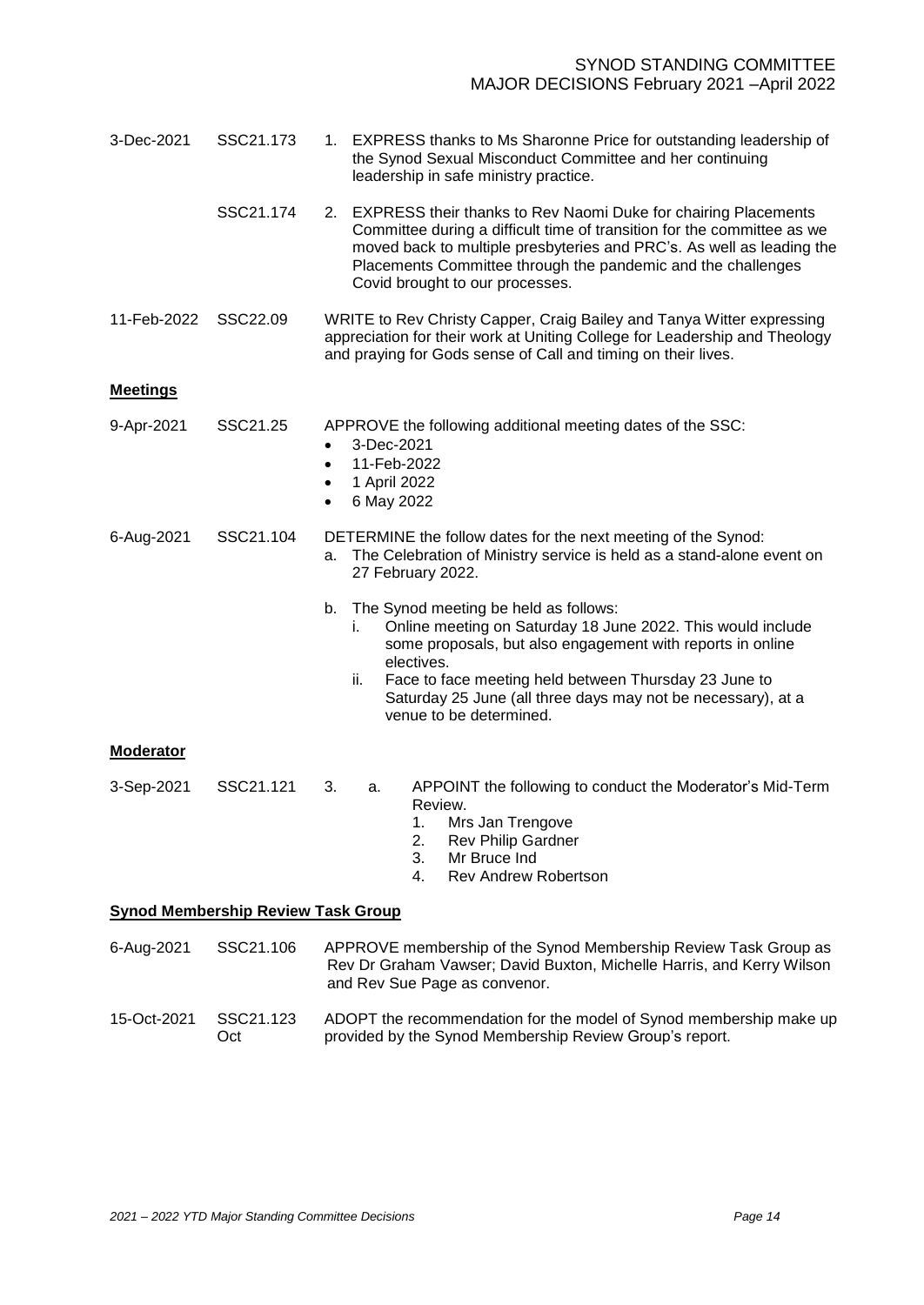<span id="page-16-0"></span>

| <b>STIPENDS</b> |           |       |    |                                                                                                                                                                                                                                                                                                                                                                                                                                                                                                                  |
|-----------------|-----------|-------|----|------------------------------------------------------------------------------------------------------------------------------------------------------------------------------------------------------------------------------------------------------------------------------------------------------------------------------------------------------------------------------------------------------------------------------------------------------------------------------------------------------------------|
| 6-Aug-2021      | SSC21.106 | 8. a. |    | APPROVE Schedule A Stipends and Allowances for 2022 for<br>budget planning purposes, and the increases be affirmed at the<br>December Synod Standing Committee meeting.                                                                                                                                                                                                                                                                                                                                          |
| 9-Apr-2021      | SSC21.26  | 2021. |    | APPROVE Schedule A Stipends and allowances 1 July to 31 December                                                                                                                                                                                                                                                                                                                                                                                                                                                 |
| 3-Dec-2021      | SSC21.136 | 1. a. |    | APPROVE Schedule A Stipends and Allowances for 2022.                                                                                                                                                                                                                                                                                                                                                                                                                                                             |
|                 |           |       |    | b. REQUEST the General Secretary write to congregation treasurers<br>explaining the increase to stipend and allowances.                                                                                                                                                                                                                                                                                                                                                                                          |
|                 | SSC21.137 |       | a. | 2. DIRECT Stipends Committee to:<br>DISBURSE the funds accumulated in the TEQ as at 31 December<br>2021 as follows: 20% to each presbytery; 40% retained by Synod,<br>with funds are to be used for the purpose of subsidizing travel.                                                                                                                                                                                                                                                                           |
|                 |           |       | b. | DISBURSE collection of the TEQ for 2022 and 2023, as at 31<br>December each year as follows: 20% to each presbytery; 40%<br>retained by Synod, with funds to be used for the purpose of<br>subsidizing travel.                                                                                                                                                                                                                                                                                                   |
|                 |           |       |    | c. REVIEW the collection and disbursement of the TEQ at the end of<br>2023.                                                                                                                                                                                                                                                                                                                                                                                                                                      |
|                 |           |       |    | d. UPDATE the Ministerial Stipends & Related conditions of<br>Placement Handbook & By-Laws to reflect the new arrangements.                                                                                                                                                                                                                                                                                                                                                                                      |
|                 |           |       | е. | ENSURE that a contribution to the TEQ is made for every Minister<br>of the Word, Deacon and persons exercising the Ministry of Pastor<br>role in a placement.                                                                                                                                                                                                                                                                                                                                                    |
|                 |           |       | f. | DECREASE the contribution rate of TEQ to \$120 for 2022 and<br>2023.                                                                                                                                                                                                                                                                                                                                                                                                                                             |
|                 | SSC21.138 |       |    | 3. DETERMINE that in the case of the Moderator -elect, the Synod is<br>responsible for providing accommodation when the Moderator-elect<br>becomes the Moderator; whether that be via a manse, the<br>accommodation allowance if the Moderator-elect owns their own<br>home, or if rental accommodation is required, the Synod will pay the<br>full rental amount. The choice of accommodation and budget will be a<br>joint decision between the Moderator-elect and the Synod (through<br>Stipends Committee). |
|                 |           |       |    | <b>SYNOD PLANNING &amp; STRATEGY (MISSION &amp; PROPERTY) WORKING GROUP</b>                                                                                                                                                                                                                                                                                                                                                                                                                                      |
| 9-Apr-2021      | SSC21.15  |       |    | 1. APPROVE the Synod Planning & Strategy (Mission & Property)<br>Working Group Skills Matrix as agreed by the Synod Standing<br>Committee's (SSC) nomination process.                                                                                                                                                                                                                                                                                                                                            |

- <span id="page-16-1"></span>SSC21.16 2. AUTHORISE the General Secretary to contact the list of potential members for the Working Group, consistent with the priorities identified by the SSC and following email approval, call the first meeting of the Synod Planning and Strategy (Mission & Property) Working Group early in May.
- SSC21.17 3. APPROVE the Synod Planning & Strategy (Mission & Property) Working Group Timeline.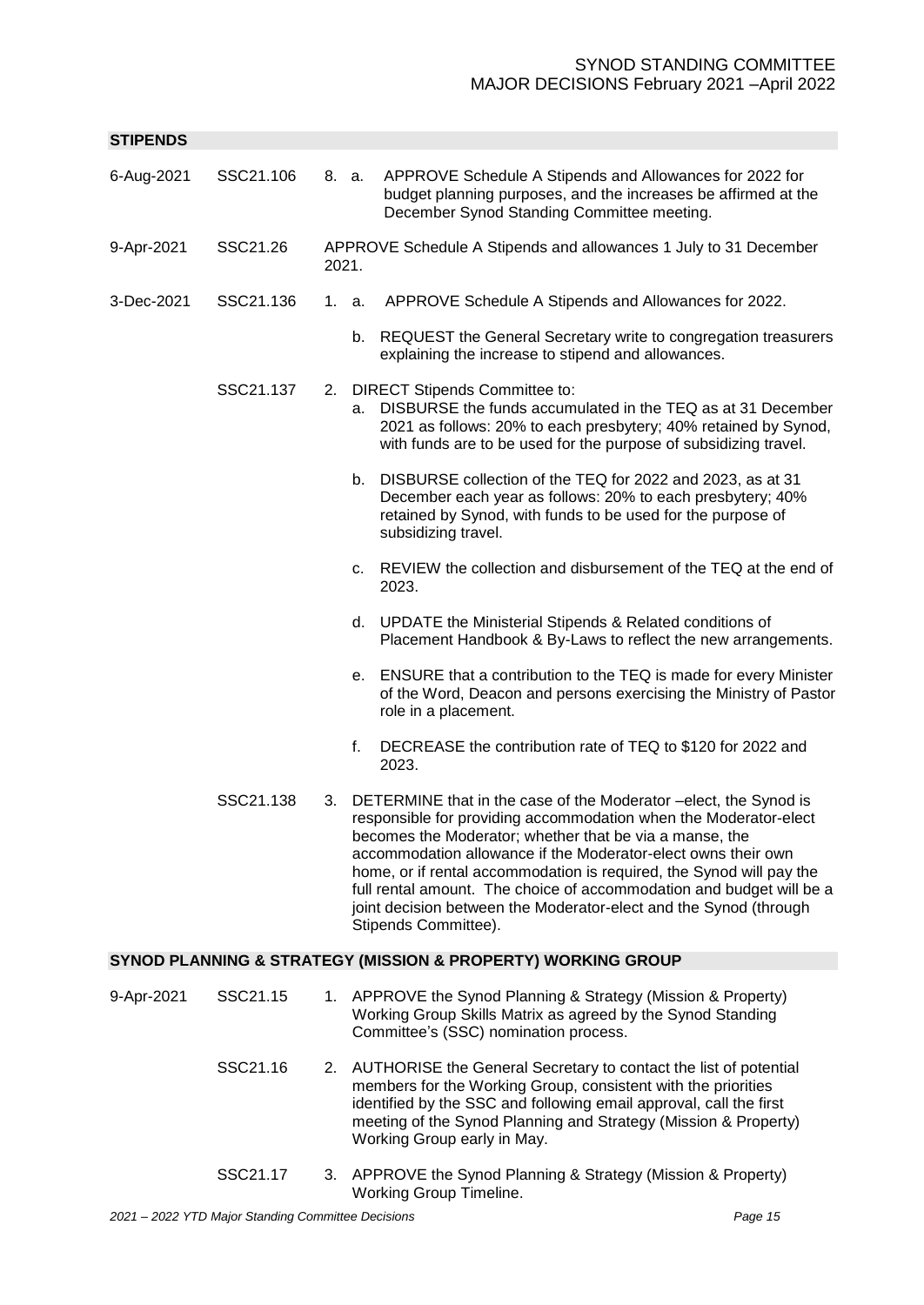<span id="page-17-1"></span><span id="page-17-0"></span>

| <b>SYNOD MEETING</b>    |                      |                                                                                   |                                                                                                                                                                                                                                                                                                                                                                                                                               |  |
|-------------------------|----------------------|-----------------------------------------------------------------------------------|-------------------------------------------------------------------------------------------------------------------------------------------------------------------------------------------------------------------------------------------------------------------------------------------------------------------------------------------------------------------------------------------------------------------------------|--|
| 11-Feb-2022             | SSC22.15             | 3.                                                                                | HOLD the in person portion of the meeting of the Synod from<br>9.30am to 5.30pm on Friday 24 and Saturday 25 June at the<br>Adelaide Hills Convention Centre.                                                                                                                                                                                                                                                                 |  |
|                         | SSC22.16             | 4.                                                                                | HOLD the Celebration of Ministry service on Sunday, 31 July 2022<br>at a venue yet to be determined.                                                                                                                                                                                                                                                                                                                          |  |
| 8-Apr-2022              | SSC22.76             |                                                                                   | 6. REQUEST Business Committee consider the possibility of the Synod<br>meeting being open to all through technological means and advise of<br>the outcome of their deliberation at the next meeting of Synod<br>Standing Committee.                                                                                                                                                                                           |  |
|                         |                      |                                                                                   | YORKE PENINSULA REGIONAL MISSION COUNCIL                                                                                                                                                                                                                                                                                                                                                                                      |  |
| 11-Feb-2022<br>SSC22.17 |                      |                                                                                   | 5. NOTE the work and recommendations of the Yorke Peninsula<br>Restructure Task Group.                                                                                                                                                                                                                                                                                                                                        |  |
|                         | SSC22.18             |                                                                                   | DESIGNATE the seventeen congregations and faith communities<br>6. a.<br>on Yorke Peninsula as a Parish Mission to be designated the<br>Yorke Peninsula Regional Mission under Regulation 3.9<br>(Alternative Local Church Structures).                                                                                                                                                                                        |  |
| b.<br>SSC22.19          |                      |                                                                                   | NOTING the Congregations within the Yorke Peninsula Regional<br>Mission Council remain separate for the purposes of Mission and<br>Service Fund contributions, Presbytery Pool allocation<br>determination.                                                                                                                                                                                                                   |  |
|                         |                      |                                                                                   | 7. APPOINT the membership of the Yorke Peninsula Regional Mission<br>Council (Reg 3.9.1 (c)) which will comprise of:<br>three representatives from each cluster<br>all ministry agents in placement<br>$\bullet$<br>two representatives from each of Wimala and Generate<br>٠<br>Presbyteries<br>one representative from Synod<br>The Yorke Peninsula Restructure Intentional Interim Minister would<br>resource the Council. |  |
|                         | SSC22.20<br>SSC22.21 |                                                                                   | 8. REQUEST the Presbyteries and clusters bring names of<br>representatives to the April 2022 Synod Standing Committee for<br>appointment.                                                                                                                                                                                                                                                                                     |  |
|                         |                      |                                                                                   | 9. APPOINT Bronte Wilson, current Moderator as the initial Chair of the<br>Yorke Peninsula Regional Mission Council.                                                                                                                                                                                                                                                                                                          |  |
| 8-Apr-2022              | SSC22.75             | APPOINT the nominated persons to the Yorke Peninsula Regional Mission<br>council. |                                                                                                                                                                                                                                                                                                                                                                                                                               |  |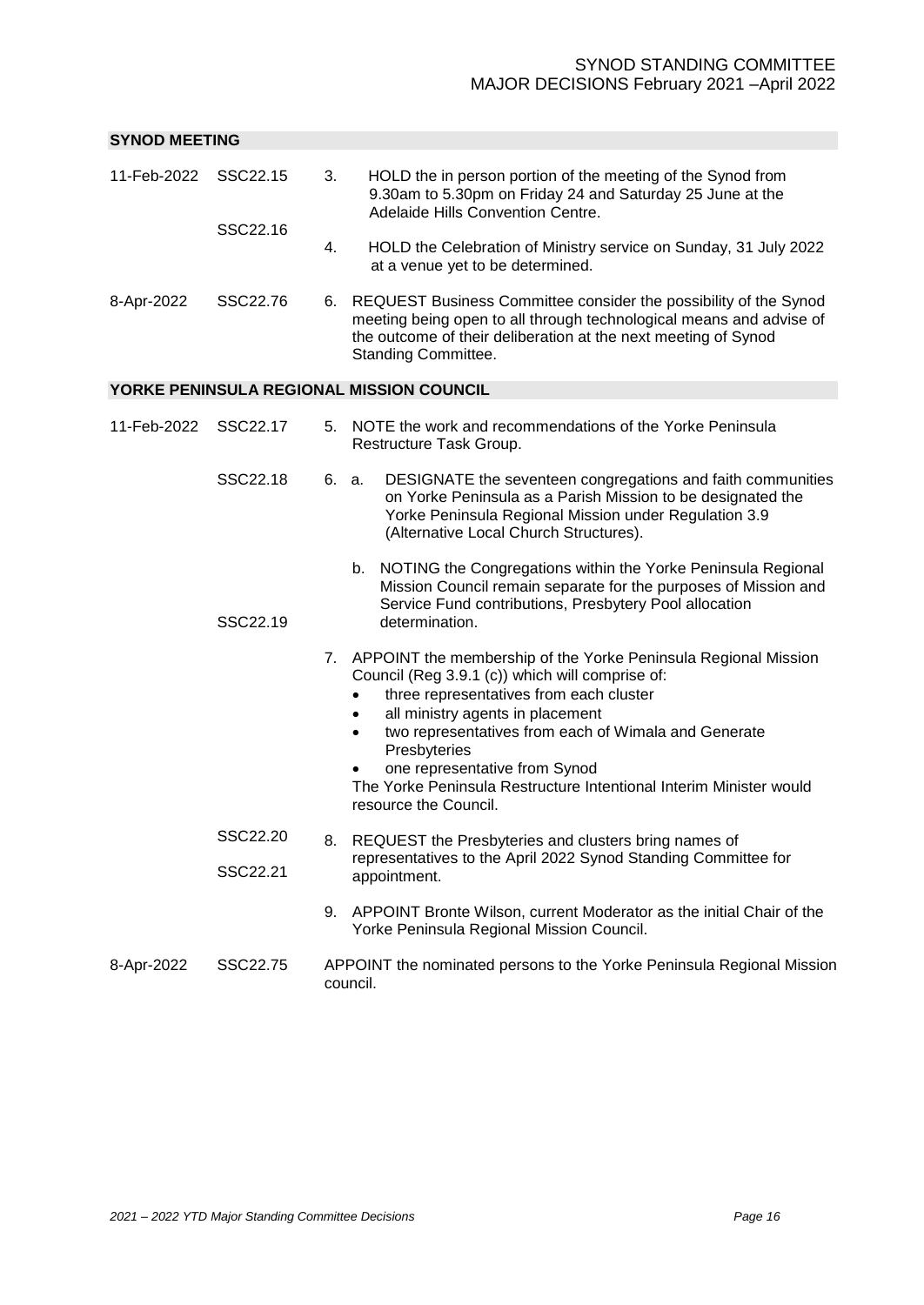#### <span id="page-18-0"></span>**UNITING ABORIGINAL AND ISLANDER CHRISTIAN CONGRESS (UAICC)**

9-Apr-2021 SSC21.55 APPROVE the delegation of the following Presbytery responsibilities to UAICC SA as shown below:

From Regulations 3.1.3

- Oversight of Ministers:
	- (a) Pastoral and Administrative oversight of all Ministers and Pastoral charges within the bounds.
		- (i) Counselling and disciplining of Ministers in
			- accordance with Regulations 5.4.1-5.4.3;
		- (ii) Ensuring Ministers receive regular professional supervision;
		- (iii) Providing opportunities for further training.
	- (b) Maintaining and reviewing annually the roll of Ministers;
- Oversight of Congregations:
- (d) Oversight of all Congregations within the bounds,

including:

- (i) The formation of, the alteration of the bounds of and the dissolution of Congregations and other pastoral charges within the bounds; (See Reg. 3.4.1 and 3.4.4).
- (ii) Conducting consultations on the life and witness of Congregations within the bounds in accordance with Regulation 3.1.4:
- (iii) Receiving and dealing with matters referred to it by Congregations and Church Councils as provided for in Regulation 3.3.3(d) and the transmission of those matters where appropriate;
- Wider work of the church:
	- (e) Promoting the wider aspects of the work of the Church Selection and Oversight of Candidates:
		- (f) Taking such part in the selection, pastoral care and oversight of candidates for the specified ministries of the Church as required by the Synod and/or Assembly;
		- (g) Dealing with applications from Ministers of the Word or Deacons concerning change of ordained ministry in accordance with Regulation 2.3.2.6;
- Ordination, Accreditation or Recognition of Specified Ministries:
	- (h) The ordination of candidates who have fulfilled the prescribed requirements for the office of Minister of the Word or Deacon
	- (i) Recognising specified ministries;
- Oversight of Lay Preachers:
	- (j) The exercise of oversight Lay Preachers within its bounds
	- Placement and Appointment of Specified Ministries and
	- Supervision of Vacancies:
		- (k) The supervision of vacancies in pastoral charges and the filling thereof subject to any right of the bodies concerned to take part in the placement of Ministers;
		- (l) The placement of Lay Pastors and Youth Workers as may be required;
	- (m) Designating appointments for the Ministry of Pastors and recognising and commissioning Pastors;
	- (n) In the exercise of its responsibility for the oversight of congregations during periods when the Congregation does not have a Minister in placement